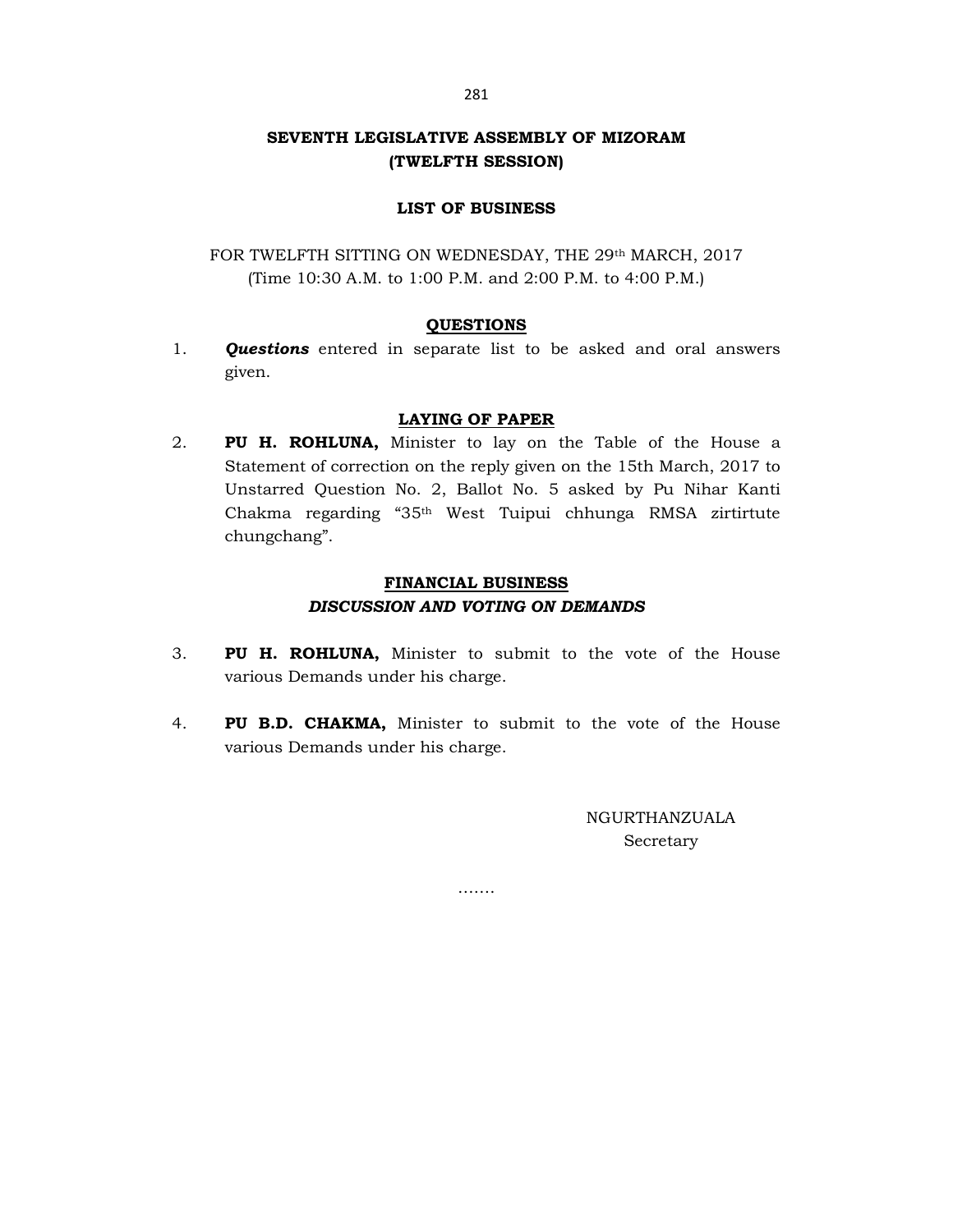SPEAKER : But you, man of God, flee from all this, and pursue righteousness, godliness, faith, love, endurance and gentleness.

1 Timothy 6:11

I request the hon. Member, Dr. K. Beichhua to ask starred Question No. 162.

Dr. K. BEICHHUA : Starred Question 162. Will the hon. School Education Minister be pleased to state: -

 Total number of CSS Hindi Teachers deployed during 2011 for both High School and Middle School.

|  |  | PU H. ROHLUNA, MINISTER: |  | Pu Speaker, the answer is: - |
|--|--|--------------------------|--|------------------------------|
|--|--|--------------------------|--|------------------------------|

| High School       | $\sim$ | 389 Nos.            |
|-------------------|--------|---------------------|
| Middle School     | $\sim$ | 819 Nos.            |
| LADC, MADC & CADC | $\sim$ | $97(36+36+25)$ Nos. |
| <b>TOTAL</b>      | $\sim$ | $1,305$ Nos.        |

Dr. K. BEICHHUA : Supplementary questions.

i) Whether Hindi subject is made compulsory at the level of High School and Middle School? If so, how was the examination conducted during 2016-2017 and if it was conducted without surveillance of the teachers?

ii) The period of their contract lasts;

iii) If such contact, after expired will be signed anew and if the subject being made compulsory;

iv) For how many months had the Govt. pays the salary of such teachers?

SPEAKER : The hon. Minister to answer the supplementary questions.

PU H. ROHLUNA, MINISTER: Pu Speaker, the answer is as follows: -

i) Hindi is made compulsory and promotional examination 2017 was conducted under observation of the existing Hindi teachers and regular teachers.

ii) Contact period for CSS Hindi teacher is 1 year.

iii) The Govt. will consider extension of such period if necessary.

iv) Pu Speaker, we could not receive sanctions salary even after we approached the Central Govt. The Govt. released  $\bar{\xi}$ 16.32 crore for their salary for 4 months including April.

Dr. K. BEICHHUA : Pu Speaker, school sessions will soon be started despite many CSS teachers whose quality unproductive. What measure will be taken to resolve this problem?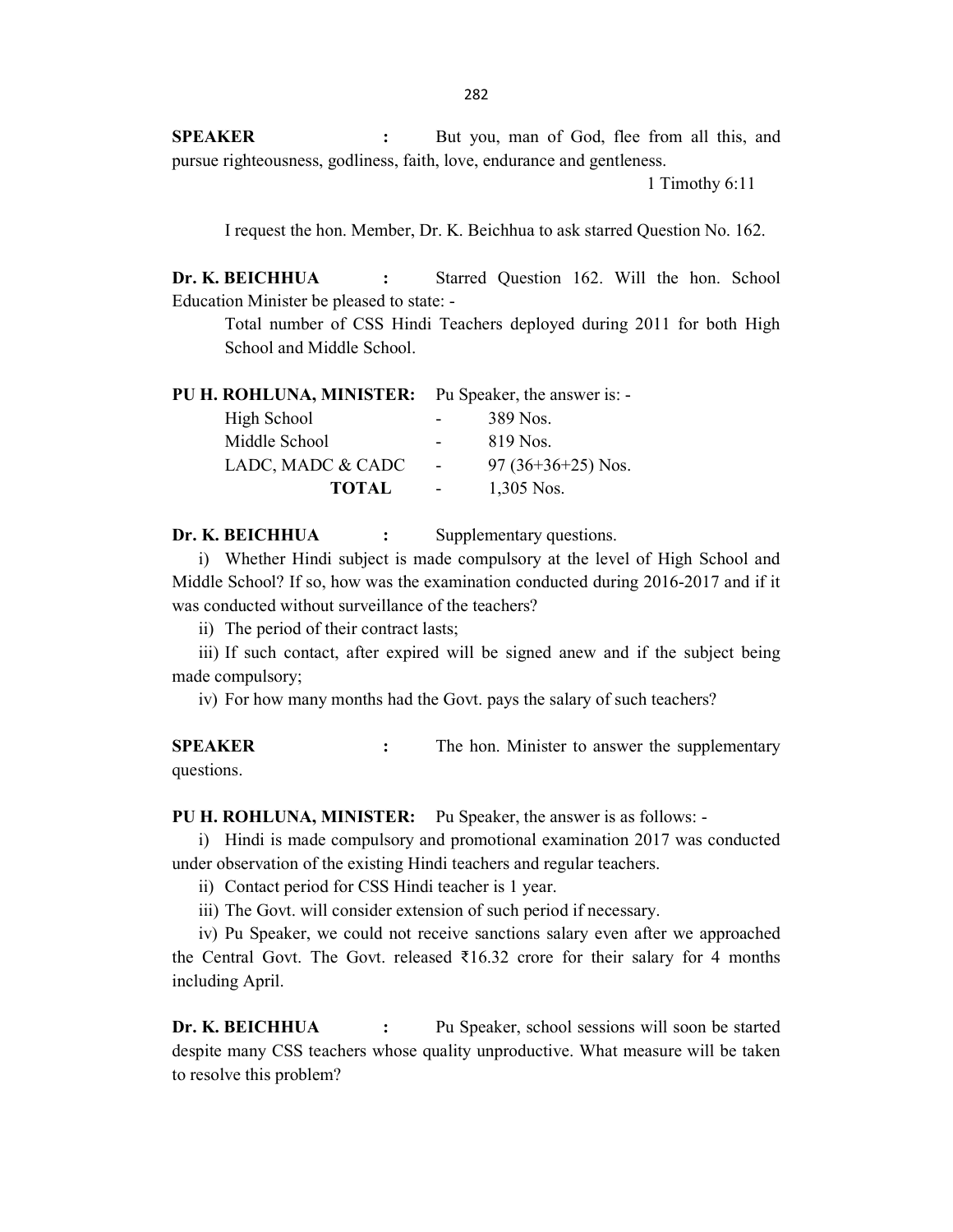PU H. ROHLUNA, MINISTER: Pu Speaker, we are working on it and we have even made an approach to the central and in response, we are being suggested a  $3<sup>rd</sup>$ party evaluation and Awadh Research Foundation of Lucknow will be sent to us by MHRD; the time of their arrival is not certain yet, we have given all information as requested by them. The regularized teachers also need to improve their productivity in teachings.

SPEAKER : This is beyond the capacity of the state Govt.

PU LAL THANHAWLA, CHIEF MINISTER: Pu Speaker, the actions they have shown are unfortunate. Like every employee under CSS, they also have signed a bond every year; they are well aware of the condition that their service will be terminated as soon as the Central Govt. has ended Centrally Sponsored Schemes. They continue with it even after sympathy of the state Govt. in providing them advance salary despite financial crisis. They are employed under the Central Govt. and the state Govt. is not responsible for their salary.

SPEAKER : Starred Question No. 163 from Pu Lalruatkima.

PU LALRUATKIMA : Will the GAD Minister be pleased to state-

- a) Whether the land previously occupied by DC Champhai being allotted to some departments and NGO's. If so, what is the area?
- b) When was the allotment being issued and for what purpose?

SPEAKER : Hon. Chief Minister, Pu Lal Thanhawla to answer the question.

PU LAL THANHAWLA, CHIEF MINISTER: Pu Speaker, the answer is as follows: -

- a) Yes; the area is 9768.42 sq. metre.
- b) It was allotted during 2008-2014 for the following purposes: -

| SI.<br>No.     | Department/NGO                           | <b>Year of allotment</b>                      | <b>Purpose</b>   |
|----------------|------------------------------------------|-----------------------------------------------|------------------|
| 1              | Art & Culture Deptt.                     | 2008                                          | Library building |
| $\overline{2}$ | FCS & CA Deptt.                          | 2014                                          | Office building  |
| 3              | MHIP Sub-Headquarters                    | is<br>Land<br>lease<br>currently<br>executed. | Office building  |
| $\overline{4}$ | Fire<br>&<br>Emergency<br>Service Deptt. | is<br>Land<br>lease<br>currently<br>executed. | Office building  |
| 5              | Welfare<br>Sainik<br>&                   | Land<br>lease<br>1S                           | Office building  |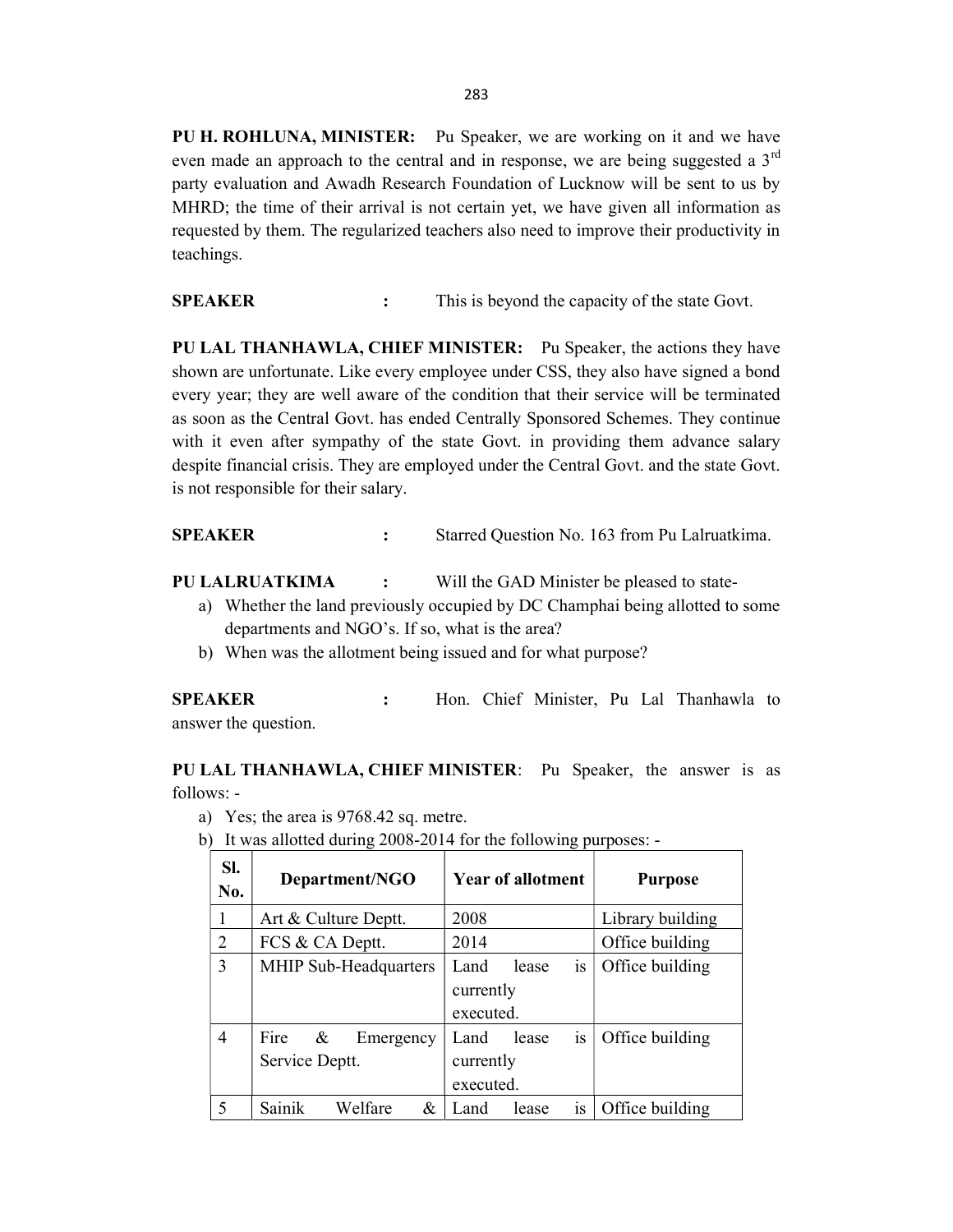|                | Resettlement  | currently executed            |  |
|----------------|---------------|-------------------------------|--|
| $\mathfrak{b}$ | GAD           | Land lease is Auditorium      |  |
|                |               | currently executed   Building |  |
|                | MJA, Champhai | Land lease is MJA Press Club  |  |
|                |               | currently executed   Building |  |

**SPEAKER** : Supplementary Question from Pu Lalruatkima.

PU LALRUATKIMA : Pu Speaker, is it a fact that some portions being allotted to the President of Champhai South Block Congress Committee? If so, for what purpose and what is the area? Is it a fact that Champhai NGO co-ordination committee objected this decision and that approach has been made for it cancellation?

PU LAL THANHAWLA, CHIEF MINISTER: Pu Speaker, it is outside the property of the said DC Complex. F&CS Department too has 2 old buildings within this area and various organizations lodged a complaint on ground of absence of land lease. So, the Govt. decided disposal of such land on auction as one portion is received by Pu C. Laldingliana of Vengsang at ₹26,000/- Vengsang and the other by Pu Lalmakthanga of Zotlang at ₹25,000/-; The total amount is ₹51,000/-.

PU LALRUATKIMA : Pu Speaker, why was it being allotted to a member of one particular political party? According to the record of the Revenue Deptt., it does not look like outside of the DC Complex; I even have that pass with me, Pu Speaker.

PU LAL THANHAWLA, CHIEF MINISTER: Pu Speaker, the land owner permits it so. Besides, it is the property of none; neither FCS & CA department nor DC possesses the land lease since it falls outside the property of both sides.

PU LALRUATKIMA : Pu Speaker, since the local community needs this land as well, may the House Leader cancel it and saves if for the community purpose? (SPEAKER: Our Leader said that it is already being allotted on auction) Pu Speaker, only the building was auctioned and bought, not the land. So, could the land be surrendered for the community?

PU LAL THANHAWLA, CHIEF MINISTER: Truth be told; the said NGO is of anti-Congress party and objection is thus made here, not by the community.

PU T.T. ZOTHANSANGA : It is unfortunate that the MNF leaders, for the past 10 years had no idea as how to make the best use of this land but now it will end up in the hands of a private person.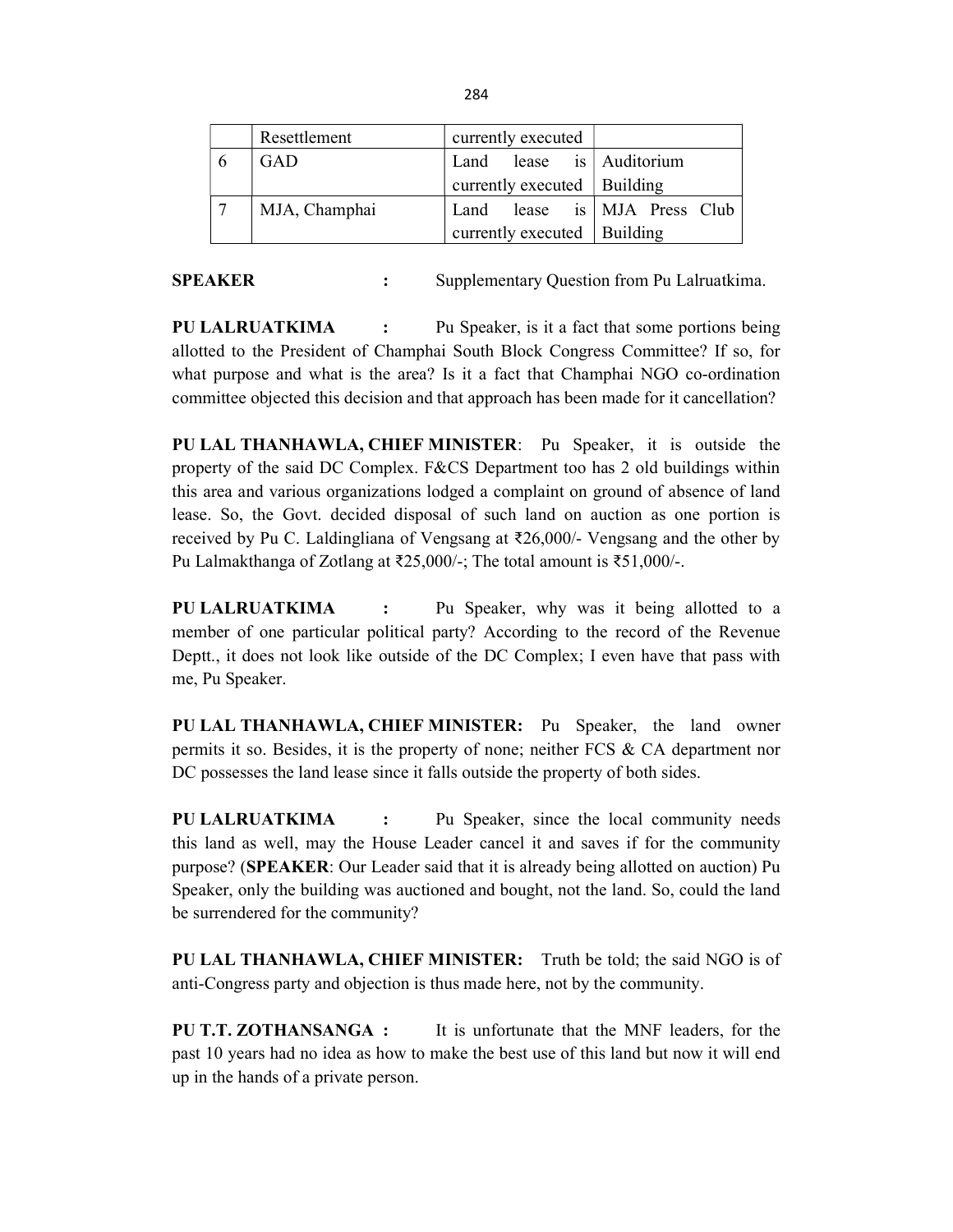PU LALRUATKIMA : Pu Speaker, will it actually fall in the hands of a private person? The land lease was issued to the President, Champhai South Block Congress Committee and so is not regarded as a private property. (SPEAKER: The owner allows it and nothing could be done.)

PU LAL THANHAWLA, CHIEF MINISTER: The owner may use such land as he pleases for it is his decision.

PU VANLALZAWMA : Pu Speaker, what exactly was put on auction, the land or the old building? (SPEAKER : Pu Lalruatkima had explained it all.)

PU LALRUATKIMA : Pu Speaker, a proviso is issued on every land lease according to its purpose and this is for an office. (…. Interruption ….)

SPEAKER : I request Dr. Ngurdingliana to ask starred Question No. 164.

Dr. NGURDINGLIANA : Thank you, Pu Speaker. Will the GAD Minister be pleased to state: -

- a) If there is a proposal to fill the post of Principal Consultant, Civil Aviation Department.
- b) The assigned authority of Lengpui Airport Civil administration.

SPEAKER : The Hon. Chief Minister to answer the Question.

PU LAL THANHAWLA, CHIEF MINISTER: Pu Speaker, the post of the Principal Consultant, Civil Aviation Deptt. is a temporary post and since the incumbent is an expert in this field, we are in need of his service. This airport is of the Govt. of Mizoram and is the only commercial airport of the Govt. The civil administration of Lengpui Airport is undertaken by GAD (Aviation Wing) and is now headed by the Dy. Controller. Initiative is made for improvement of this airport as necessary like upgrading ILS and installation of DVR communication. The calibration is put into function since two days ago and it has now become a major airport.

SPEAKER : Supplementary question.

Dr. NGURDINGLIANA : Pu Speaker, Lengpui Airport reflects the status of our State and is very important for us.

SPEAKER : Pu K. Lalrinthanga.

PU K. LALRINTHANGA : Pu Speaker, on many occasions that the plane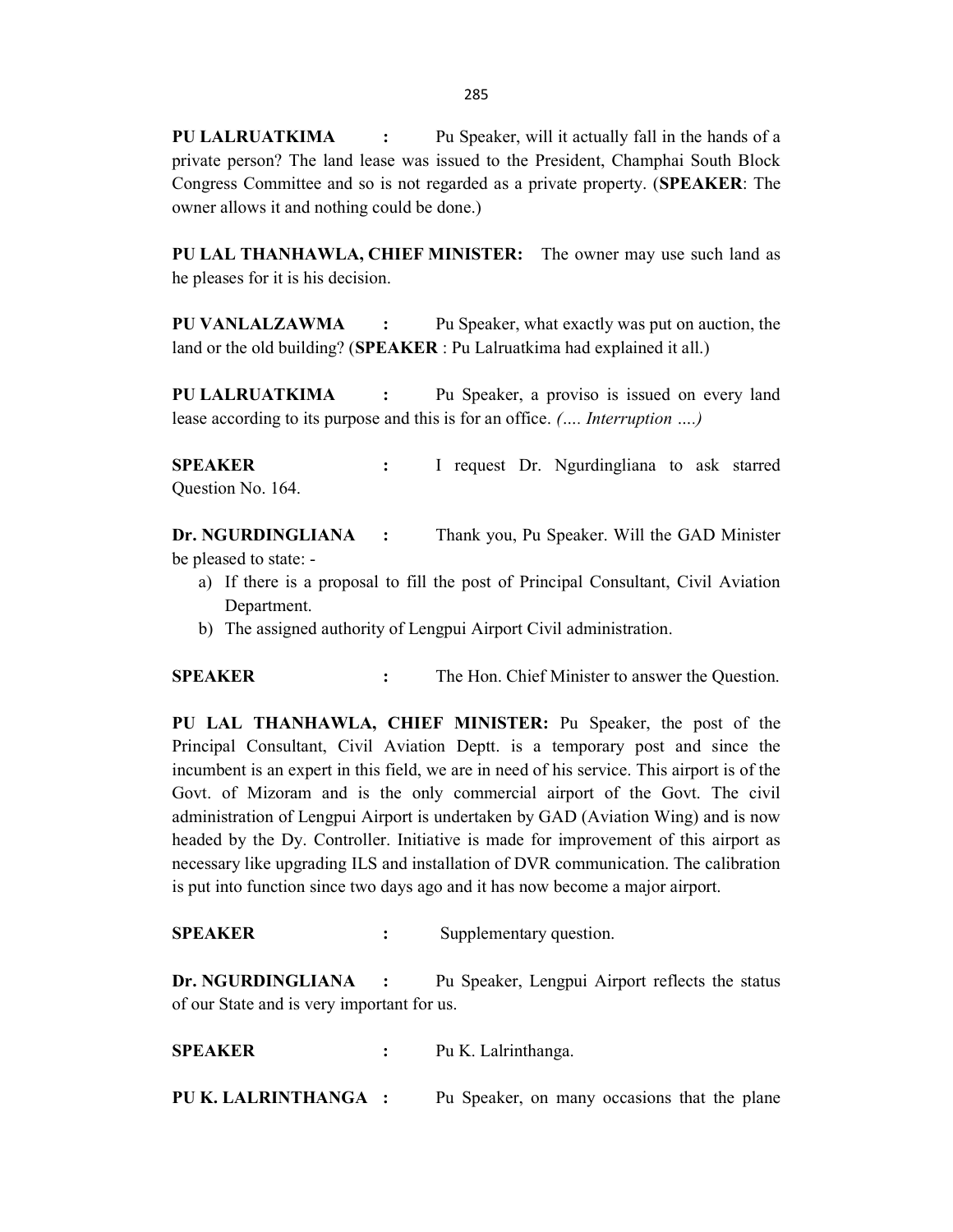286

took-off before time scheduled for departure. Will the case be examined?

SPEAKER : The hon. Chief Minister may answer the question.

PU LAL THANHAWLA, CHIEF MINISTER: Pu Speaker, complain may be lodged to Consumer Redressal in such case or may be claimed directly to the concerned authority. In the case when every passenger had a boarding pass, the plane may take-off. As a government, we have also taken care of such incidents.

 There is a plan to operate Kolodyne Multi Modal Transit Project as a Gateway for Trade & Commerce with South East Asian Countries with immediate effect. Agreement has also been made with the Govt. of Myanmar for survey of railways route up to Lawngtlai and Kawrpuichhuah. With this plan, we also survey Latawh mountain range for airport which is believed to be able to accommodate airport as large as of Lengpui. DPR has already been submitted and the central too has given its approval in principle.

**SPEAKER** : We will move on to question No.165 and Pu Lalruatkima will ask.

PU LALRUATKIMA : Thank you, Pu Speaker. Will the hon. Minister of School Education be pleased to state –

- a) Nos. of Hindi teachers of Middle and High School required in our State; Nos. of existing Hindi teachers and if there are any who is not of CSS; if so, how many are there?
- b) The existing Nos. of CSS Hindi teacher; how many of CSS Hindi teachers being deployed? If any, Nos. of High School and Middle School in which CSS Hindi teachers are being deployed.
- c) Whether the State Govt. has prior information of the termination of Hindi School teachers; if so, what plan has been made by the Govt. for continuation of their service?

SPEAKER : The hon. Minister, Pu H. Rohluna may give the answer.

PU H. ROHLUNA, MINISTER: Pu Speaker, the answer is as follows –

- a) Nos. of Hindi teachers required in Middle Schools is 964 and High School is 435. There are 487 Nos. regular employees in M/S and 309 Nos. in High School.
- b) There are 389 Nos. CSS Hindi teachers in Middle Schools and 916 Nos. in High Schools.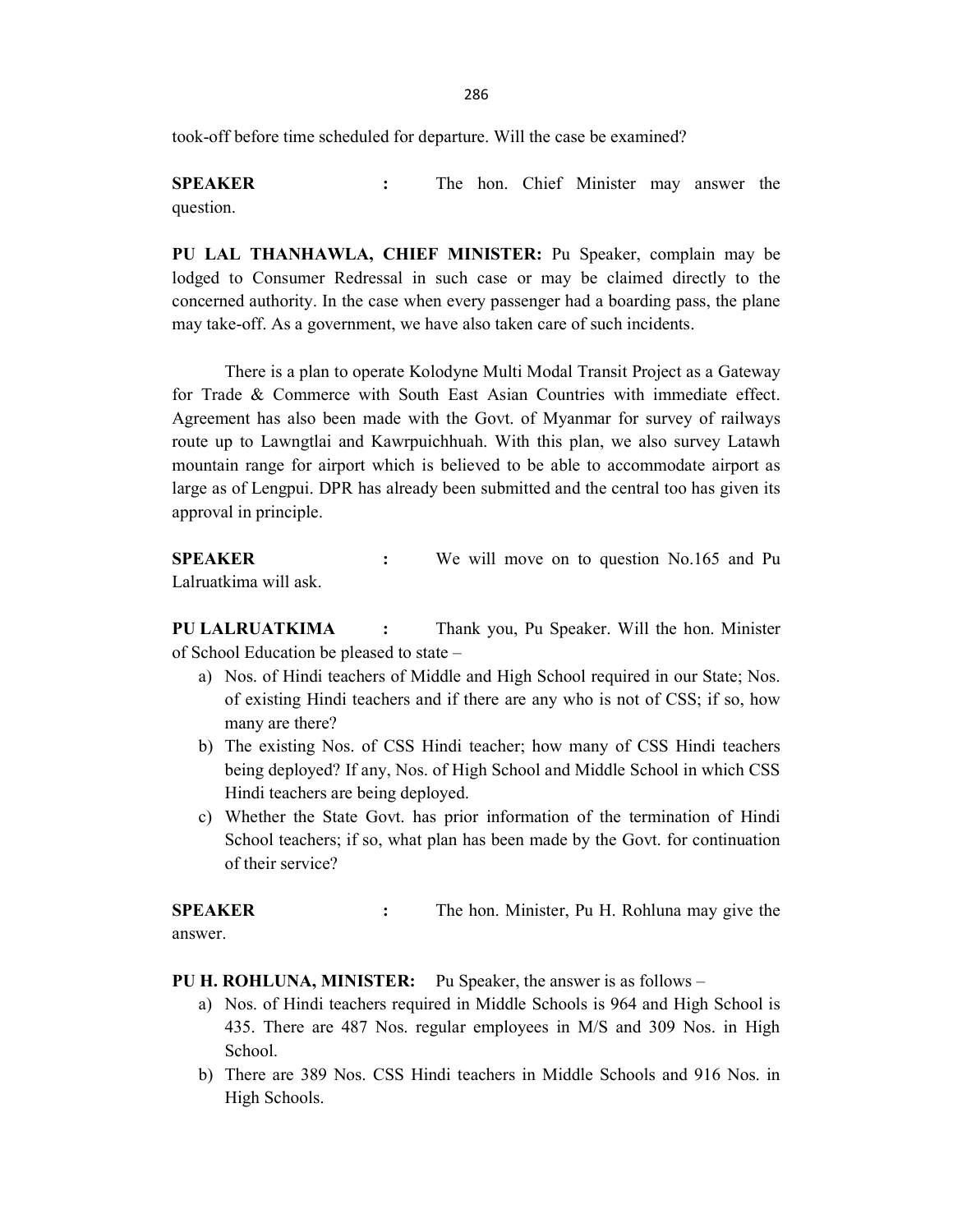c) The State Govt. is aware of their contract period and approach has been made to the central authority for extension of their service period. We are supported by CYMA, MZP and MSU in the initiative.

SPEAKER : Supplementary question.

PU LALRUATKIMA : Thank you, Pu Speaker. It is learned that there is initiative in the neighboring states for absorption of the service of Hindi teachers. While this the case, what is the reason for the application of their absorption submitted on 6.10.2014 ends up in smoke? Secondly, we were informed a couple of times that the state Govt. should take responsibility of the service of CSS Hindi teachers whose service which will come to an end 30.3.2016. Why did the Govt. ignore the application for absorption of 1305 Nos. CSS Hindi teachers to state plan in phase manner, Pu Speaker?

**SPEAKER** : The concerned Minister to answer the question.

PU H. ROHLUNA, MINISTER: Pu Speaker, CSS Hindi teachers on contractual basis, like other contractual employees, have their term; despite our efforts for their continuation, any centrally sponsored scheme has it limited period.

SPEAKER : Dr. K. Beichhua.

Dr. K. BEICHHUA : Pu Speaker, since assurance is made by the Govt. that they will not be left in the middle of the road, may the Govt. make initiative at least for extension of their contract period?

 Pu Speaker, regarding the incident last night, I am in deep concern of the false allegation which has been claimed as of my words, but it is not. I suggest on should not speak of the issue unless the truth is proven.

PU LAL THANHAWLA, CHIEF MINISTER: Pu Speaker, there are people who threaten others and it is only fair that a leader console his team so they are in a peaceful state.

 After the evaluation team of MCI made their first surprise visit, they suggested to the hon. Minister of Education that we should have selected schools where Hindi should is taught fluently. We have number of departments under CSS but we never have a problem which is as intensive as of this case. Anyhow, "we are trying our best to resolve this problem.

SPEKAER : Er. Lalrinawma.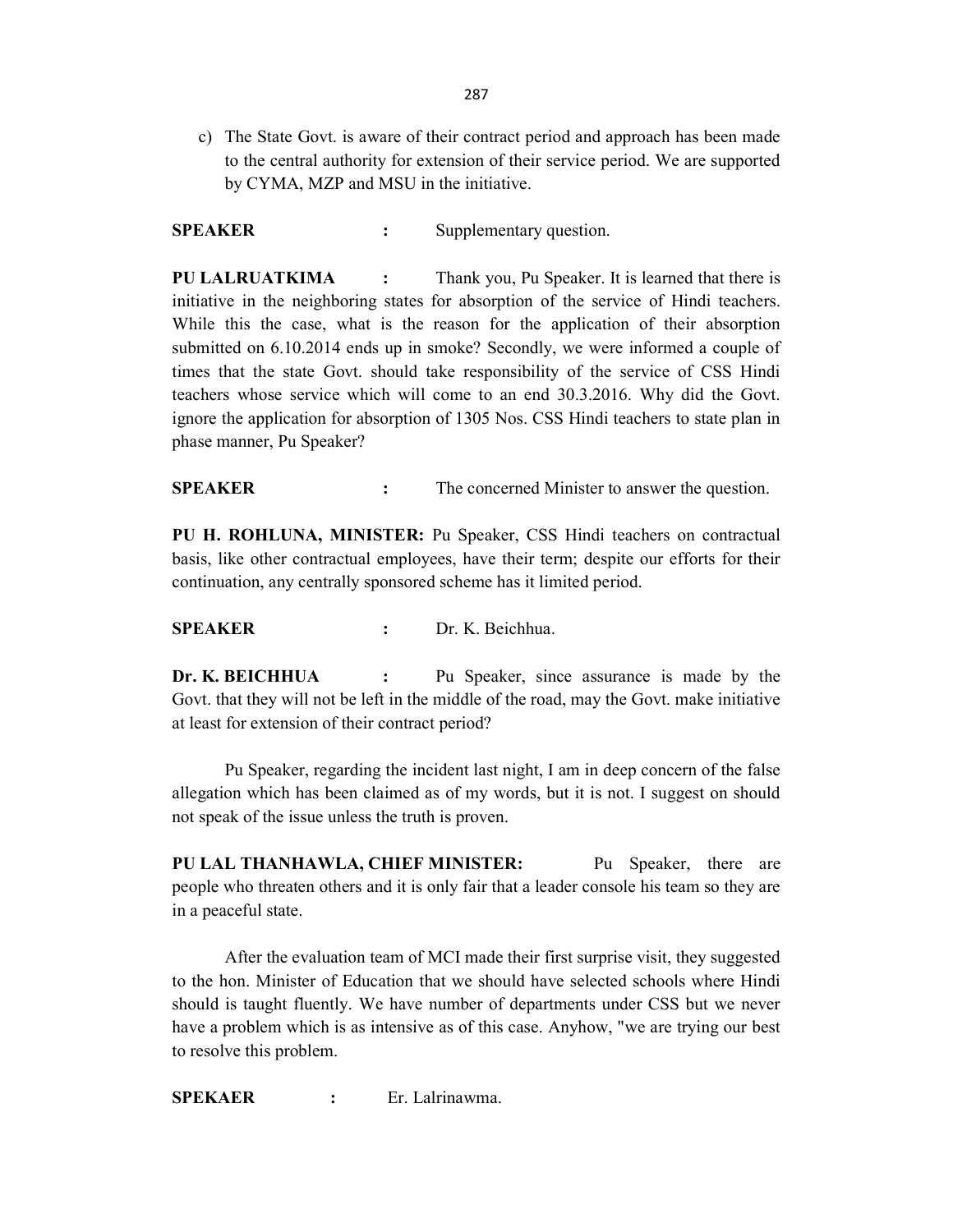Er. LALRINAWMA: Pu Speaker, I think it is difficult to absorb the question if we want such teachers to teach our very own children. I believe these teachers were recruited through proper recruitment rules, and if they are unfit to teach, it is this ministry that is responsible.

PU R.LALZIRLIANA, MINISTER: Pu Speaker, violence action in used in their demands and I think those who practice violence means are unfit to serve the school children.

PU LALRUATKIMA : Then why did the Govt. recruit these teachers? Why has the concerned Minister failed to take initiatives as assurance being made?

SPEAKER : We will close the topic to move on to starred Question No. 166 from Er. Lalrinawma.

Er. LALRINAWMA : Thank you, Pu Speaker. Will the hon. Minister of Power & Electricity Deptt. be pleased to state –

- a) Whether RGGVY project in Mizoram has already been completed;
- b) How much has been spent so far for this project and how much is received from the central? And, how much is spent by the Govt. of Mizoram for the same project?
- c) If there is any expenditure in addition to the estimate amount? And, if so, how much?

SPEAKER : The concerned Minister may answer the question.

PU LAL THANHAWLA, CHIEF MINISTER: Pu Speaker, the answer is as follows –

- a) There are 22 projects of RGGVY in different areas which remains incomplete.
- b)  $\overline{2,88,57,66,363}$  is spent for implementation of the project; we have received ₹2,83,02,98,000/- from the Central Govt. and 10% of the amount as loan.
- c) There is no additional expenditure utilized for the projects.

Pu Speaker, the project is not completed as yet in the following areas:

| 1) Siaha District<br>$\sim$ $-$ | Bymari, Lawngmasu;                              |
|---------------------------------|-------------------------------------------------|
| 2) Lawngtlai District -         | Khawrchhuahpui, Tuisentlang, Chhotapansuri,     |
|                                 | Geralulusora, Gulsilbabsora, Tongasuri, Udasuri |
|                                 | South, Montola, Ulusuri and Silsuri;            |
| 3) Lunglei District -           | Mandirasora, Divasor, Mauzam, Puankhai,         |
|                                 | Siasen, Thingdo, Silsuri, Thanzamasora and      |
|                                 | Sedailui.                                       |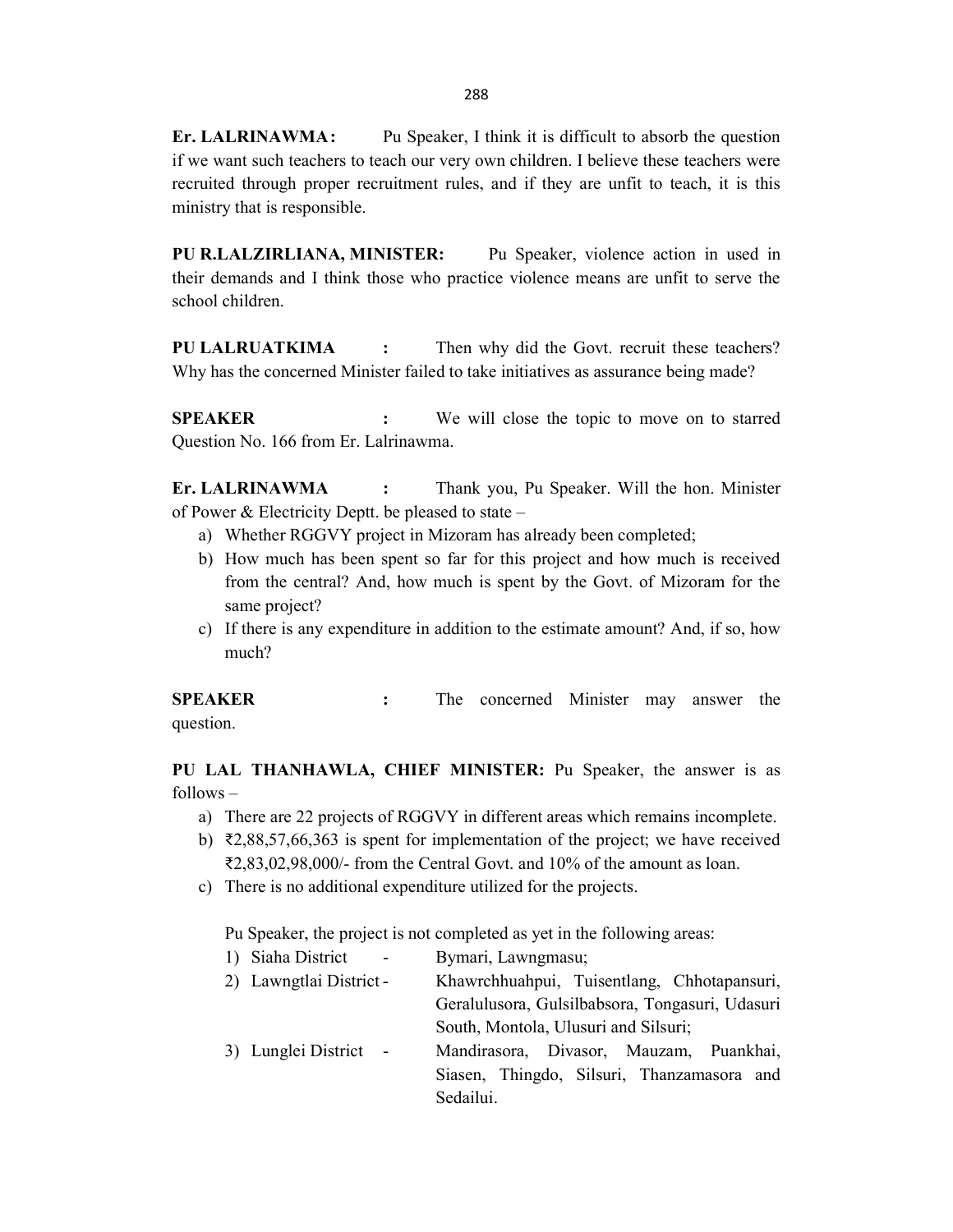289

 The amount received under RGGVY Scheme is 90% from grant and 10% from RIC. The amount utilized exceeds the amount received due to interest from bank deposit. The assigned contractor for the northern area is Global Infra Project Ltd. under which all the projects are now completed. As of the South, it is undertaken T&T Project Ltd., Guwahati under which some works remains incomplete.

SPEAKER : Dr. K. Beichhua.

Dr. K. BEICHHUA : Pu Speaker, why are some projects remains incomplete? May the work at Bymari and Kakichhuah be expedited?

PU LAL THANHAWLA, CHIEF MINISTER: Pu Speaker, the work seems to be more complicated in the South; apart from this, the work could not be expedited due to lack of cooperation of Village Council.

SPEAKER : Pu R.L. Pianmawia.

PU R.L. PIANMAWIA : Pu Speaker, I believe the main reason for the delay in works is that the contractor received 80% of the funds in advance.

SPEAKER : We will now move on to starred Question No.167, Pu John Siamkunga.

PU JOHN SIAMKUNGA : Thank you, Pu Speaker. Will the hon. Minister of Agriculture Department be pleased to state –

- a) Nos. of NLUP trades under Agriculture Deptt.;
- b) The amount of funds provided to NLUP beneficiaries under Agriculture Deptt.;
- c) The total area covered by NLUP trades and if our crops production increases with the implementation of NLUP.

SPEAKER : The concerned Minister.

PU R. LALZIRLIANA, MINISTER: Pu Speaker, the answer is –

- a) There are four types of trades under Agriculture Deptt. such as–
	- i) WRC-I with 8910 beneficiaries;
	- ii) WRC-II with 7197 beneficiaries;
	- iii) Oil palm plantation with 3282 beneficiaries;
	- iv) Sugarcane plantation with 818 beneficiaries.
- b) The total amount fund provided to each beneficiary of NLUP under Agriculture Deptt. during 2012-2017 is ₹15,154.99 lakhs.
- c) The area covered by NLUP under Agriculture Deptt. is determined as 9958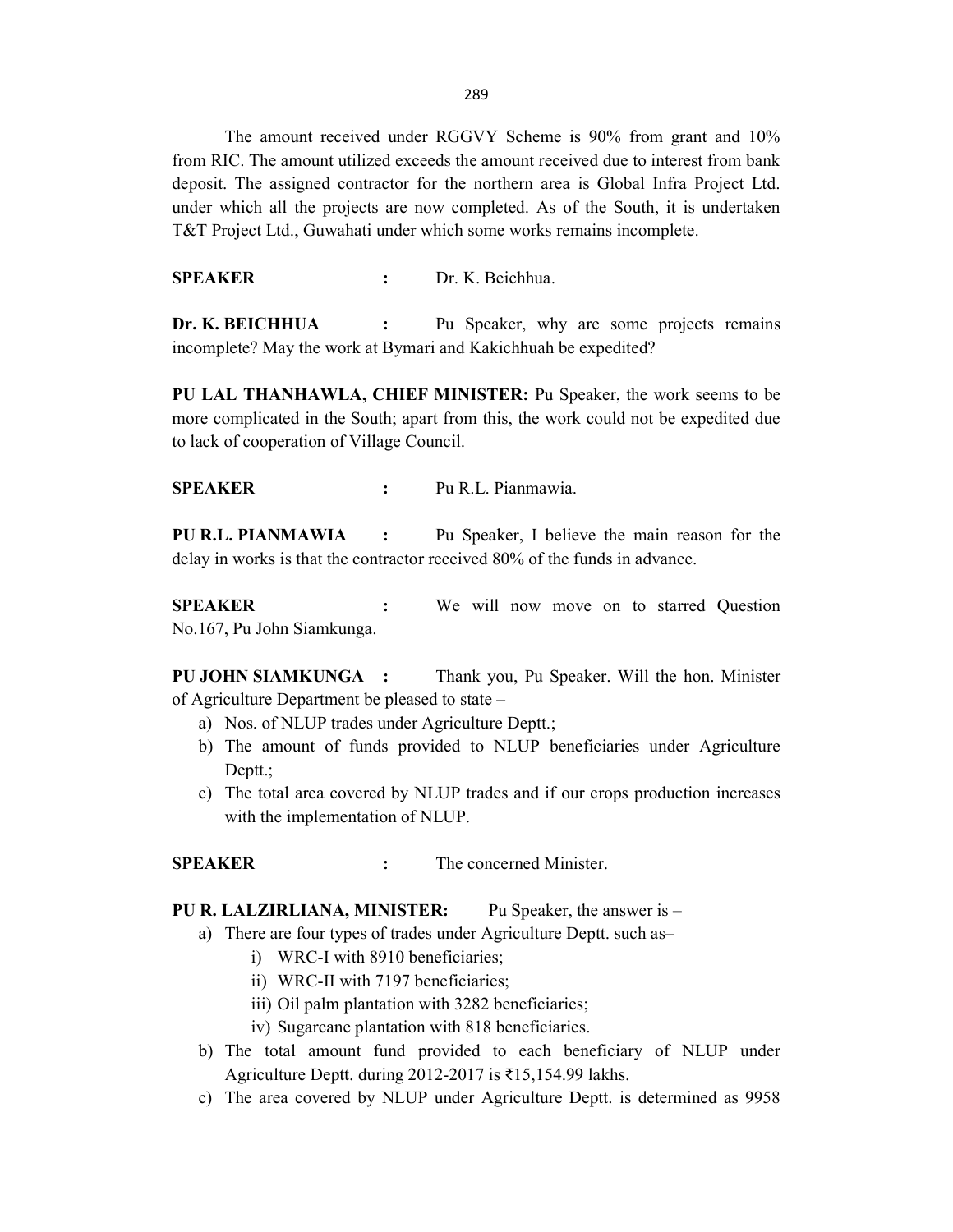290

hectares; the amount of production could be determined only after completion of the Analysis Impact process.

SPEAKER : Supplementary question.

PU JOHN SIAMKUNGA : We have often heard that the percentage of our production is increasing. If so, I think it is wise to reward farmer with the largest harvest to encourage all other farmers.

SPEAKER : The concerned Minister.

Pu R. LALZIRLIANA, MINISTER: Pu Speaker, I have a correction to make regarding my earlier answer for the amount given to NLUP beneficiaries under Agriculture which should be corrected as  $\text{\textless} 151.5499$ . Farmer with the largest harvest is rewarded every year, Pu Speaker.

SPEAKER : Moving on to starred Question No. 168, I call upon Pu R. Lalruatkima.

PU R.LALRUATKIMA : Thank you, Pu Speaker. Will the concerned Minister of General Administration Department be pleased to state: –

- a) The land area of Mizoram House, Kolkata Ballygunge and if there is a plan for reconstruction by PPP mode? If so, when will the work be started?
- b) To which Private Developers the work will be given and who is the proprietor? What kind of agreement is made in this regard?
- c) The reason for the decision to reconstruct on PPP and initiative which has been made so far.

PU LAL THANHAWLA, CHIEF MINISTER: Pu Speaker, the answer is: –

 The land area of Mizoram House, Kolkata Ballygunge is 18,810 sq. ft/ 1747.55 sq. m. Reconstruction is initiated since the building has becomes old; selection of the contractor has not yet been made for there is no firm decision as to construct the building on PPP mode or else.

SPEAKER : Supplementary question.

**PU LALRUATKIMA** : Pu Speaker, as concluded by the  $3<sup>rd</sup>$  Meeting Coordination Committee on Mizoram Houses under the chairmanship of the Chief Secretary, it is planned to construct on PPP mode but the decision may be changed at the level of higher authority. If the building is decided for reconstruction, I suggest it is done without PPP mode.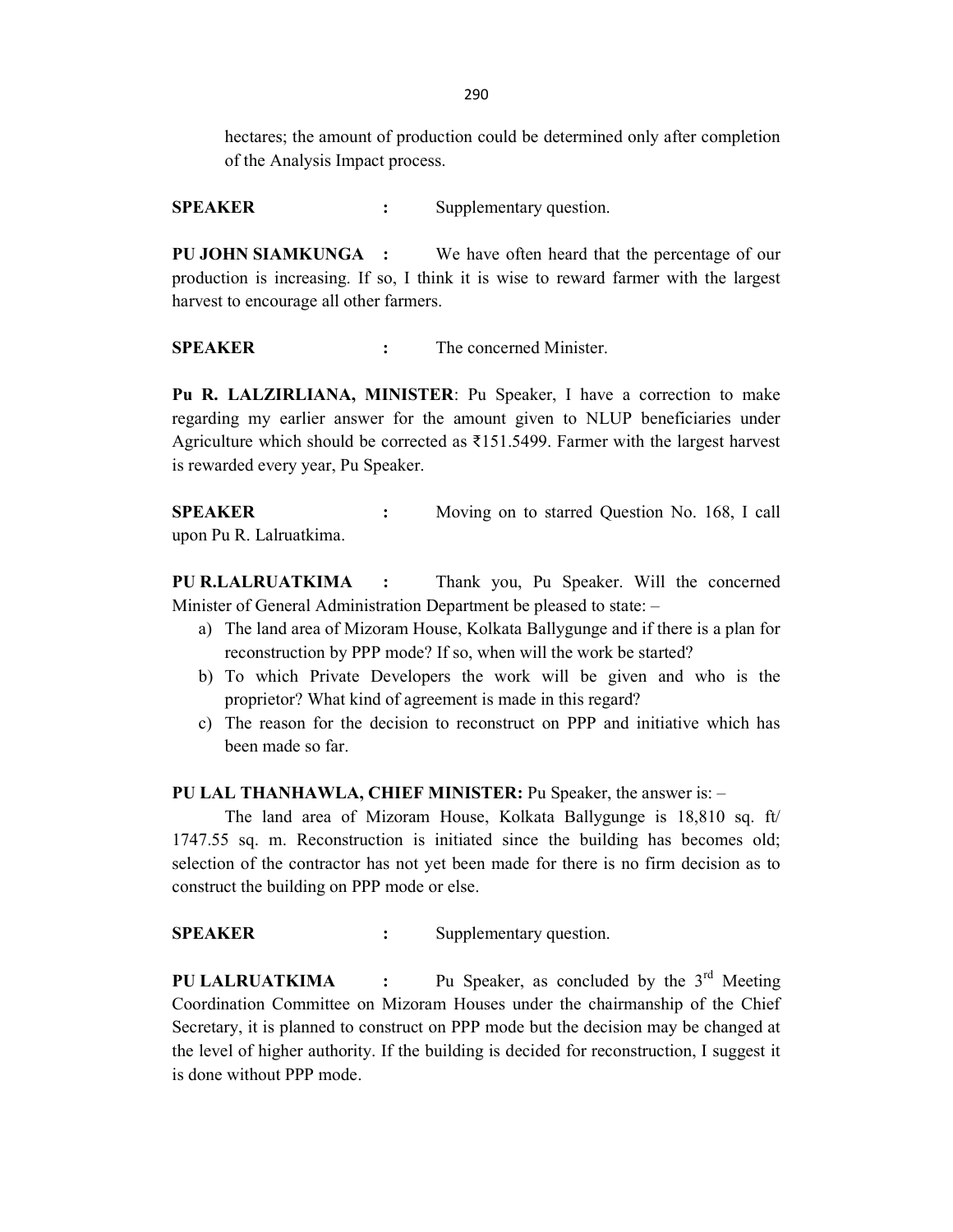SPEAKER : Question hour is over. We will move on to another Business. I call upon Pu H. Rohluna the hon. Minister to lay on the Table of the House the statement of correction on the reply given on the  $15<sup>th</sup>$  March, 2017 to Unstarred Question No. 3, Ballot No. 5 asked by Pu Nihar Kanti.

PU H.ROHLUNA, MINISTER : Pu Speaker, with your permission and of the House, I lay the Statement of correction on the reply given on the  $15<sup>th</sup>$  March, 2017 to Unstarred Question No. 2, Ballot No. 5 asked by Pu Nihar Kanti Chakma regarding RSMA Teachers within the  $35<sup>th</sup>$  West Tuipui area, on the Table of the House.

SPEAKER : The copy may be distributed. We will now move on to financial business. I call upon the hon. Minister, Pu H. Rohluna to lay his Demands on the Table of the House.

PU H. ROHLUNA, MINISTER: Pu Speaker, on the recommendation of the Governor of Mizoram and with your permission, I move the demand No. 20 and 40 for ₹11,20,35,60,000/- only for meeting expenses during 2017-2018 in respect of the following departments, the Govt. of Mizoram: -

| <b>Demand</b><br>Nos. | <b>Purpose</b>          | <b>Budget Amount</b> |
|-----------------------|-------------------------|----------------------|
| No. 20                | <b>School Education</b> | 9,86,92,97,000.00    |
| No. 40                | Commerce & Industries   | 1,33,42,63,000.00    |
|                       | <b>TOTAL</b>            | 11,20,35,60,000.00   |

Thank you, Sir.

**SPEAKER** : I will now call upon the hon. Minister, Pu B.D. Chakma to lay his Demands on the Table of the House.

PU B.D. CHAKMA, MINISTER: Hon. Speaker, Sir, on the recommendation of the Governor of Mizoram and with your permission, I move the demand No. 35 and 41 for ₹26,79,96,000/- only for meeting the expenses during 2017-2018 in respect of the following departments, the Govt. of Mizoram.

| Demand<br>Nos. | <b>Purpose</b> | <b>Budget Amount</b> |
|----------------|----------------|----------------------|
| No. 35         | Fisheries      | 8,52,35,000.00       |
| No. 40         | Sericulture    | 18,27,61,000.00      |
|                | <b>TOTAL</b>   | 26,79,96,000.00      |

Thank you, Sir.

SPEAKER : We will start our discussion. Each member will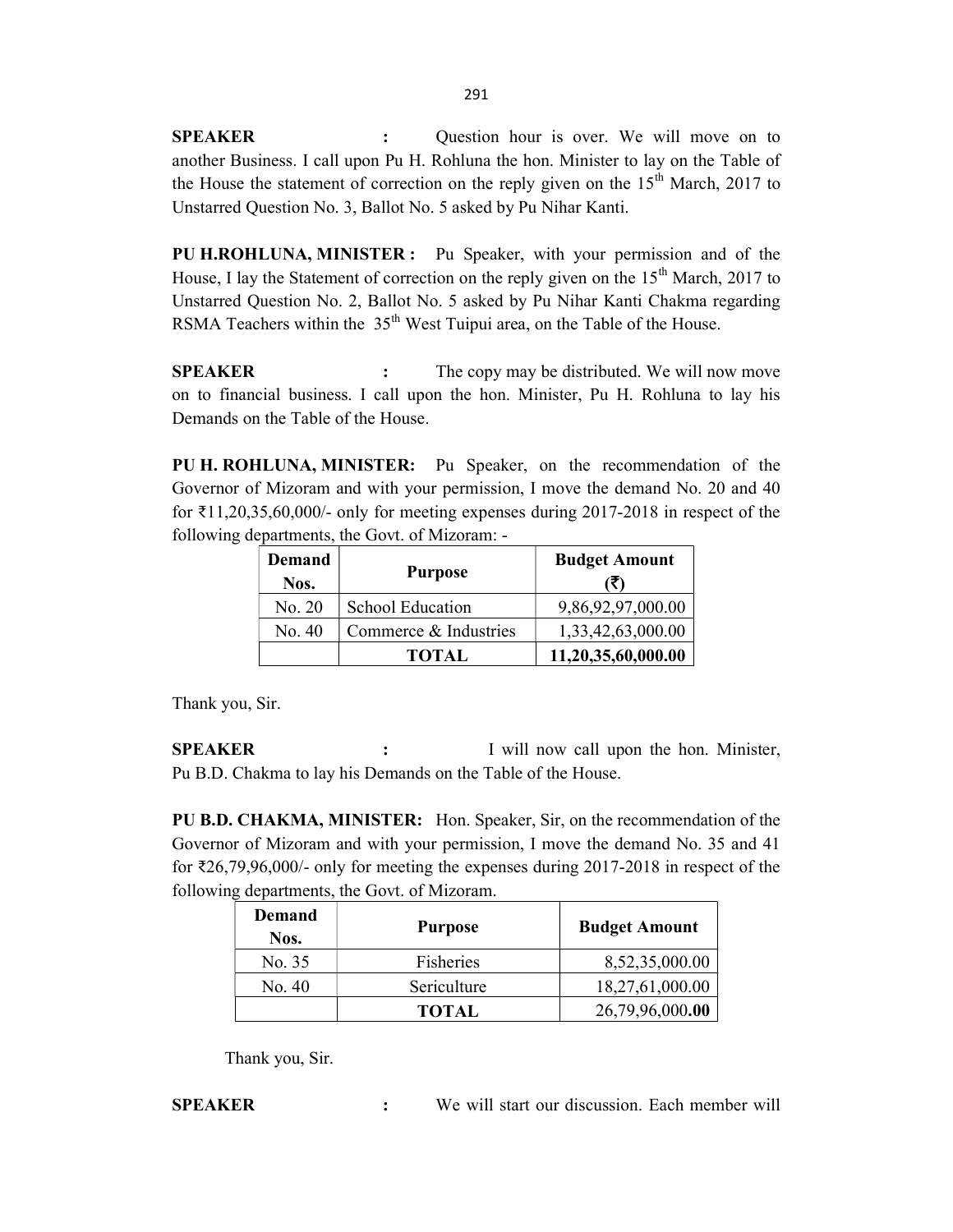be allotted 10 minutes and Pu Hmingdailova Khiangte will start.

PU HMINGDAILOVA KHIANGTE: Thank you, Pu Speaker. I express my appreciation to the hon. Minister, Parliamentary Secretary, the Officers and NGO's on the progress made under the School Education Deptt. It is a remarkable achievement that Sainik School at Chhingchhip will soon be opened; I also appreciate initiative on our educational system including a review of recruitment rules to improve promotion channel of the concerned officers and staffs. (The hon. Dy. Speaker in the chair.) Pu Dy. Speaker, it is appreciative that 30% of any recruitment will be spared for Mathematics and Science teachers. As stated, I also suggest at least 4 teachers to each Primary school. Since introduction of B. Ed qualified for High School teacher, there are cases in certain schools in which two teachers are detailed to undergo B.Ed training where as such schools have to function with only one or two teachers which further affected the concerned students.

 In Demand No. 40, Commerce & Industries Deptt., it is appreciated that number of new clusters are being introduced with concentration given to handloom. In this regard, I suggest equal distribution of such cluster across the state so that it is benefitted by more people.

 In Demand No. 41, Sericulture Deptt., it is a fact that the department is making quite an improvement with the initiative on muga silk and a suitable climate for the plantation. I request the hon. Minister to give more attentions for more progresses. And, I support the demands of the two hon. Ministers.

**DEPUTY SPEAKER** : Now, Dr. Ngurdingliana and then Pu T.Sangkunga.

Dr. NGURDINGLIANA : Thank you, Pu Dy. Speaker. On Demand No. 20, Education Reform Commission introduced new schemes, new policies to improve our educational system. I request the Department should be allotted more funds to obtain work efficiently in the implementation of such schemes.

 Midday meal is becoming successful for it attracts many children especially in rural areas. It is great that the children health is improving with regular supply midday meals as teaching has also become very effective. Apart from the children, it also attracts adults in my constituency which truly is much appreciative. Since then, there are no children roaming around during school hours.

 Pu Dy. Speaker, the main purpose of SCERT is setting up curriculum and prepares text books of the lowest to the highest grade which indeed is appreciative. It also conducts teacher's trainings and organizes field trips etc to improve their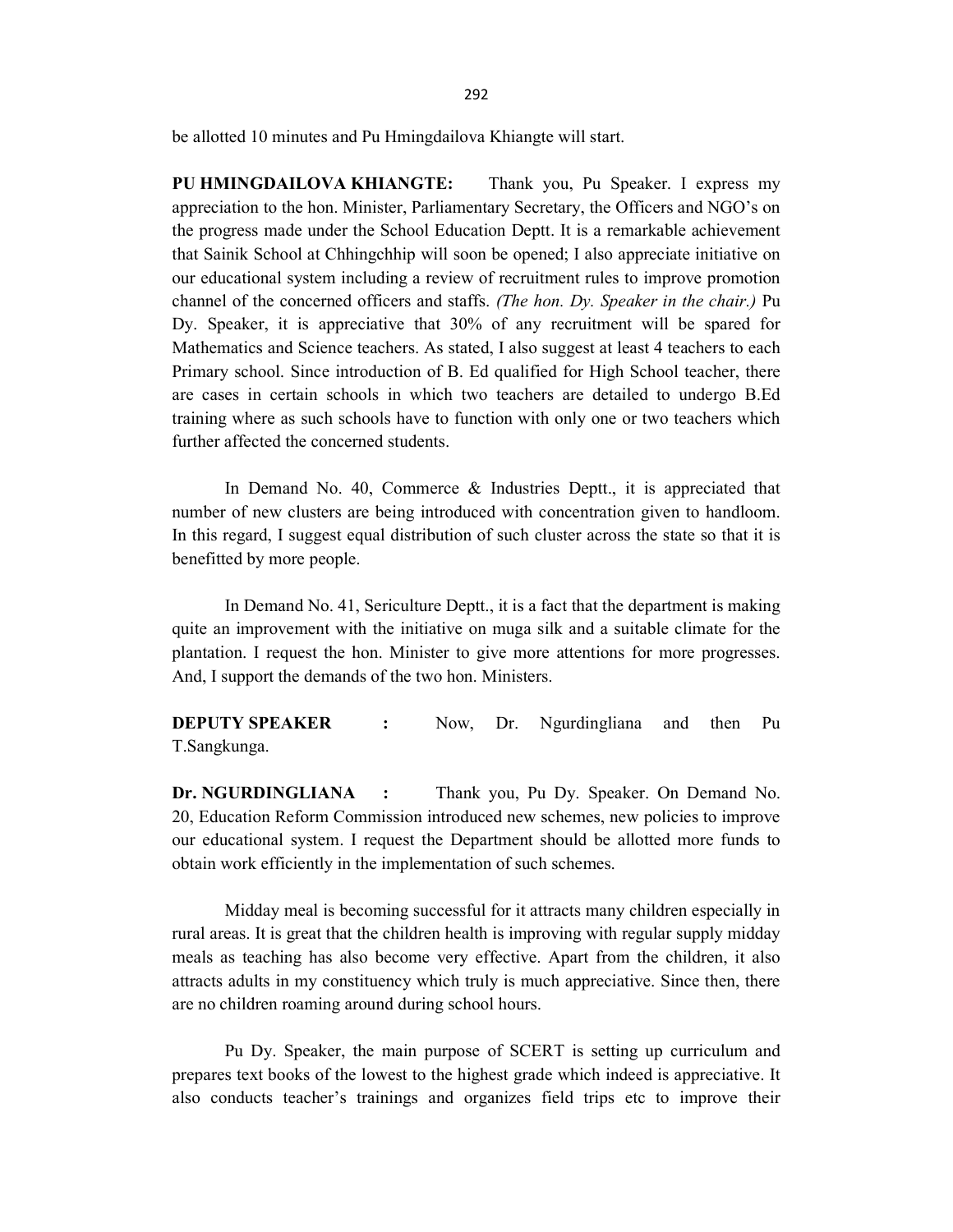teachings. Apart for the teachers, it also conducts student's oriented programmes and rewards the students for proficiency in Mathematics, Science and English. SCERT has also initiated conversion of Mizo Medium to English Medium in our schools.

 I express my appreciation to Pu H. Lalengmawia, the Dy. Commissioner of Kolasib for promoting Adult Education awareness in different areas within the district. Regarding posting of RMSA teachers, I request the hon. Minister that posting and transfer of teacher should carefully be examined since there are many who takes substitute on their behalf.

 I also request the hon. Minister to initiate Limited Departmental Exam so that any vacant post of headmaster particularly of rural areas is filled immediately. We are also anxiously waiting for the recruitment of Science and Mathematics teachers through MPSC.

 I express my gratitude to the concerned department for the plans to develop the infrastructure of Primary Schools, Middle Schools; and, under NABARD, there is a plan for construction of 13 Nos. Primary School, 8 Middle Schools and 8 High Schools and 140 school buildings for repair. I thank the hon. Minister for all the initiatives he had taken. (DEPUTY SPEAKER: Your time is almost over) A few more minutes, please, Pu Dy. Speaker. Thank you.

 It is grateful that initiative is made for improvement of the existing rules and regulations regarding school hostel management since this will certainly improve the quality of our education. I request that all the applicable streams for XI and XII be provided in Mamit and Lawngtlai District. Pu Dy. Speaker, I will conclude by stating that I support in passing the Demands of our Ministers. Thank you.

| <b>DEPUTY SPEAKER :</b> | Pu T. Sangkunga                              |
|-------------------------|----------------------------------------------|
| PU T. SANGKUNGA :       | Thank you, Pu Dy. Speaker. I will start with |
| School Education.       |                                              |

 I appreciate amendment of the recruitment rules as the Limited Departmental Examination will help in filling up the vacant post of headmaster in many Primary, Middle and High School. I thank the SDEOs and DEOs for their efficiency.

 Apart from this, amalgamation of certain schools and conversion of our schools from Mizo Medium to English truly are remarkable achievements for it is expected to provide quality education in our State. In my opinion, the reason for our shortage of teachers is retirement of teachers whose post remains unoccupied. I suggest that DP  $\&$  AR should be more lenient in creation of the post of teachers. I am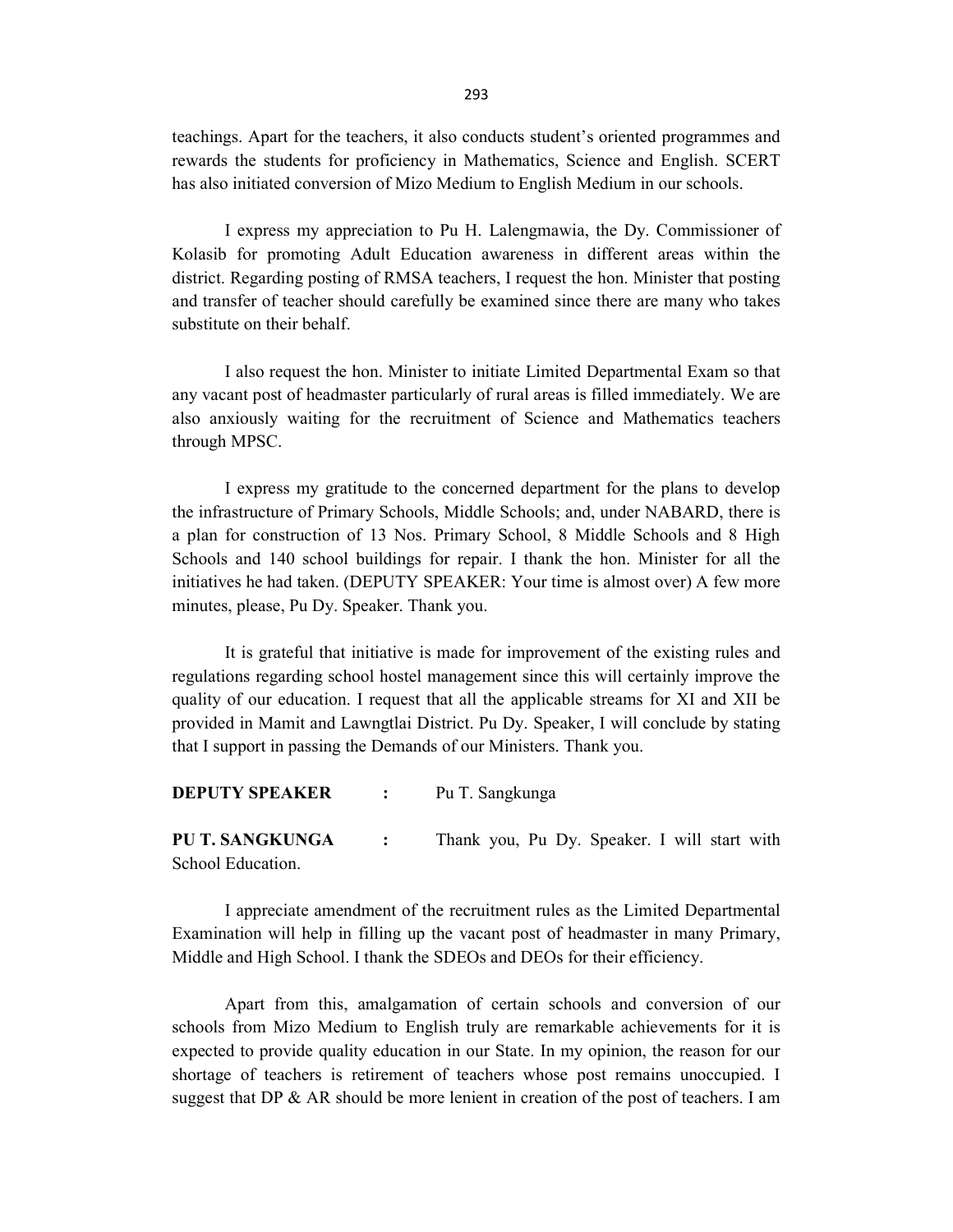also glad that Science and Mathematics teachers will be recruited for our need of Arts teacher is intensive. It may be wise to consider re-employment of some proficient teachers who are retiring on contract basis for this will help the teaching in the stopgap period. I also suggest financial aids to various Higher Secondary Schools including private in order to achieve quality education for the minimum qualification for any job is now class XII.

 Moving on to Sericulture, the marketing value of Muga silk, as we have known is quite expensive; I suggest its promotion considering our climate which is suitable for such farming. At the same time, we should also give more attentions to our farms at Nauthal and Bulthing.

 Under Fisheries Department, I would like to mention that funds provided to YMA and NGO's for preservation of our rivers though small, is purposefully utilized. Regarding extension of Model school building, I suggest it is done during holiday season.

 In Demand No. 40, Commerce & Industries, the Ministry of Textile, Govt. of India set up processing centre of Apparel and garments at Industrial Growth Centre, Luangmual which I hope will bring development to our State. I also suggest provision of machines like wood cutting machines, sewing machines, electric appliances etc. to encourage a small scale industry.

 Moving on to Demand No. 35, Fisheries, it is pleasing to know that fingerlings are distributed. In this regard, it may be noted by the concerned farmers that fingerlings should be fed regularly in order to have a good harvest. I also suggest the amount of aid given to fish farmers is increased. Besides, with proper instruction being received from the department, it is important that we follow the feeding plan accordingly. Thank you.

DEPURTY SPEAKER : Pu R. Vanlalvena.

PU R. VANLALVENA : Thank you, Pu Dy. Speaker. Firstly, Demand No. 41, Sericulture Deptt.

 The government, keeping in line of the benefit for the department, concentration is given to silk rearing as intensive step is taken for promotion of woven clothes; but most of the material in use is of acrylic which can cause skin irritation and so is banned in many European countries. So, I suggest the material should be changed to help the market extended outside Mizoram and abroad. I think we should also upgrade the loom in order to take less time and relatively to increase our production.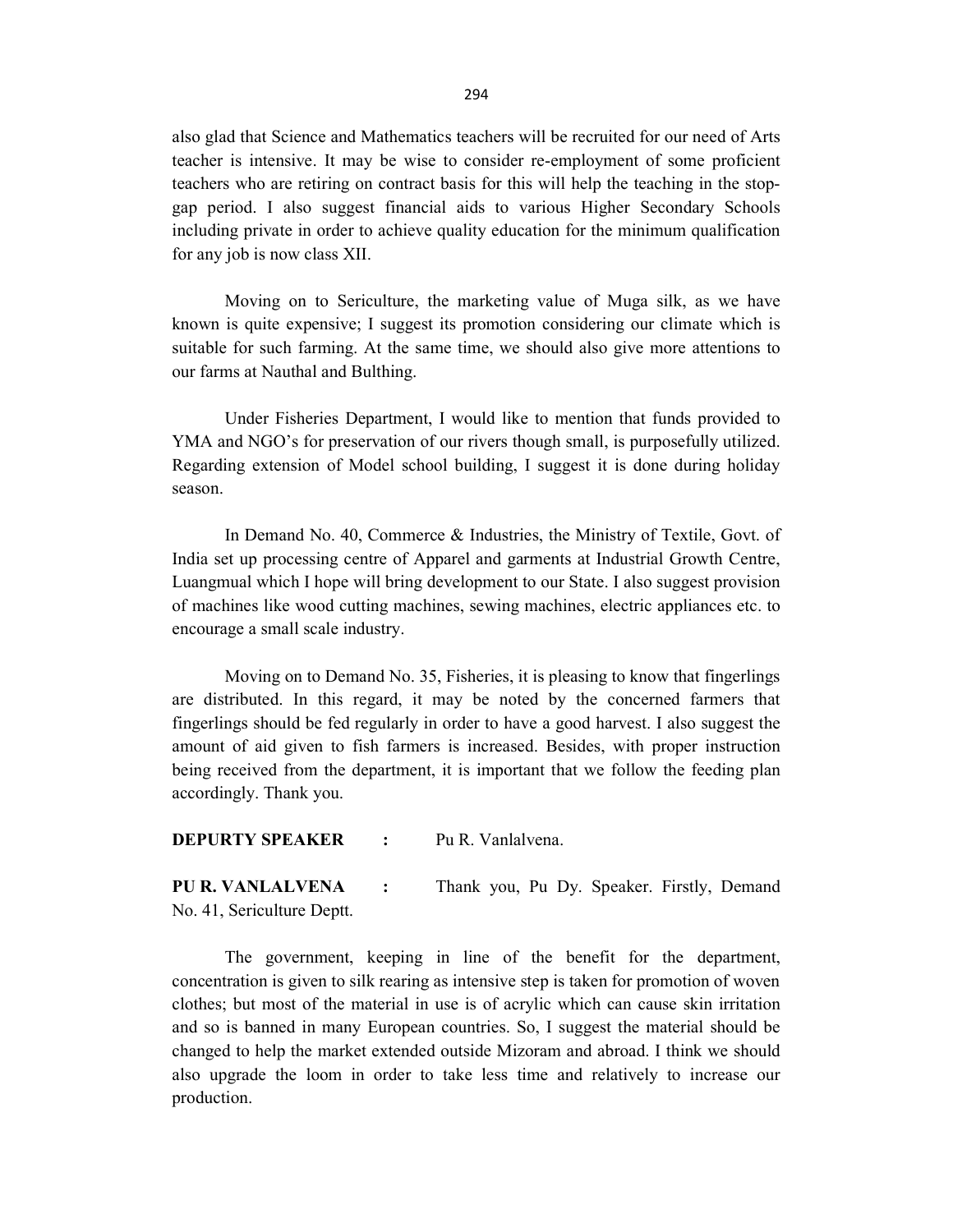Under the leadership of the hon. Minister, Fisheries department has achieved much progress in the implementation of new plans and increases the production. Regarding Commerce & Industries Deptt., border trade, markets and land custom stations in border areas have improved a lot. At the same time, we are anxious for the success of the projects such as food testing laboratory which will be set up at Thenzawl for it is expected to improve our heaths.

 Moving on to Education Deptt., it is pleasing to learn that a new hostel rules and recruitment rules for subject-wise teachers are formulated. I am positive that this will help us achieving quality education in our State. In my personal opinion, I do not think CCE improves our education quality and implementing RTE Act also instills negligence in the students and I therefore suggest we should discontinue with it. Pu Dy. Speaker, we have SSA model school in Upper Republic in which there are about 330 Nos. students but the building is in need of renovation. So, I request that fund provision is made for the re-construction. Thank you.

#### **DEPUTY SPEAKER :** Pu John Siamkunga.

PU JOHN SIAMKUNGA : Thank you, Pu Dy. Speaker. On Demand No. 20, School Education department, the teacher:student ratio as per the Economic Survey of 2015 indicates there is no shortage of teacher in our schools; but this information is inapplicable in some cases particularly for the school in rural areas. With the upcoming recruitment of high school teachers, I hope many of our problems will be solved and that we will be able to start instilling quality education in the students. I suggest we should give attention to the primary level as the foundation is very important for overall improvement.

 With the implementation of voluntary retirement scheme, many new teachers are recruited but it is regretted to learn that most of them sends a substitute teacher on their behalf which consequently creates problem in rural areas. So, I suggest appointment of the candidate from the locality or of the nearby places to resolve this problem. It is a wise decision that many schools are amalgamated but some school buildings are old like Govt. Cherhlun High School of my constituency. So, I request the hon. Minister to take note of this problem.

 In South Tuipui constituency, many of the students after passing matriculation are bound to stop their further study due to lack of a higher learning institution. So, we established Higher Secondary School in S. Vanlaiphai totally relying on my donation of 1 lakh a month from my salary. So, I request the hon. Minister to consider upgrading this school at least at the status of lump-sum grant school.

Moving on to Commerce & Industries Deptt., with the implementation of Act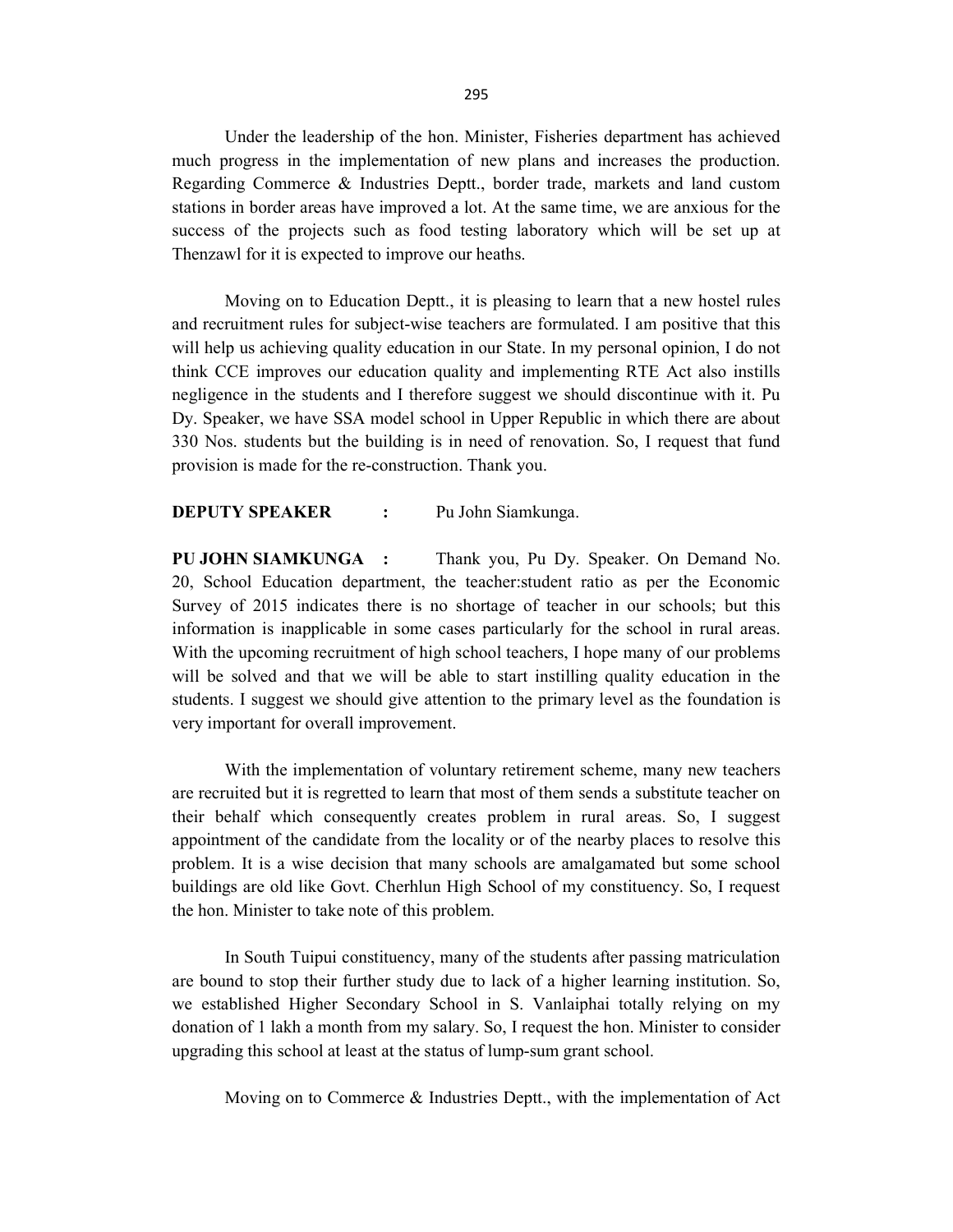East Policy, border trade is progressing since the implementation of Act East Policy and I hope that border trade at Thingsai will also be included. Pu Speaker, Nos. of Unit registered under Industries department is decreasing immensely. I believe that prior to setting up an industry, one must have a capacity building with goal oriented mind to be successful.

 I think it is important to prioritize food processing plants with the harvest we have made so far and to maintain quality product for marketing outside. Under Geology & Mining, I suggest check gate should be placed in every district to earn more sources of revenue for the state.

 Regarding Muga Silk project, it is obvious that the department concentrates on this production with 500 acres of mulberry plantation since last year. However, one of the most notable farms of the department that I have visited lately is not comes up to expectation. It is much desirable for the department as well as the concerned farmers to put our best efforts on any responsibility laid on us. I sincerely thank the initiative of the department on muga silk rearing and wish the best for sufficient productions. And, I give my support in passing of these Demands. Thank you.

**DEPUTY SPEAKER** : Our morning session has come to an end; we will resume our discussion at 2:00 pm.

**DEPUTY SPEAKER** : To continue with our discussion, I call upon Pu K. Lalrinthanga.

PU K. LALRINTHANGA : Thank you, Pu Dy. Speaker. To start with Education, I would like to inform the House that shortage of teaching staff is intensive in North Chawnpui Middle School of my constituency since the beginning of this Ministry. It is unbecoming that the School carpenter takes the charge of headmaster and the Hindi teacher is teaching other subjects than Hindi to fill up the routine. So, I request the hon. Minister to give priority to our problems.

 I am glad that departmental examination will be conducted for promotion of teacher as this will help us in filling of vacant posts in my area. At the same time, I would like to inform the House that we have difficulty in maintaining the only private Higher Secondary School we have in Vairengte yet we somehow are going on considering the needs of the locality. So, I earnestly request the hon. Minister to upgrade this school to the deficit status. I also suggest that recruitment rules be made for the teacher in such a way that the newly appointed teacher has joined the post without a substitute on his behalf. I think we should also give important to Craft subject since it is concern skill develop of a student from a very tender age.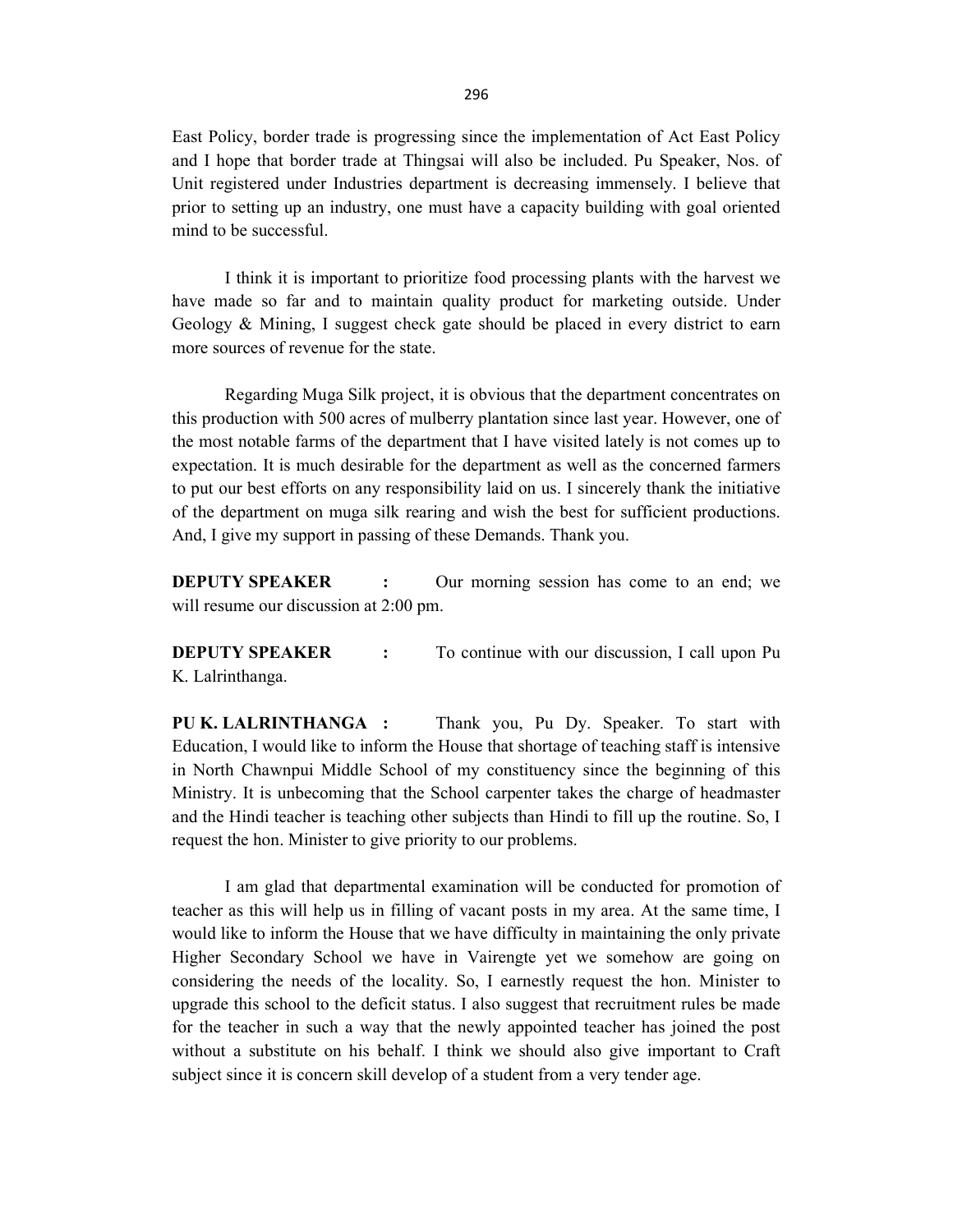I believe we are successful on handlooms, tailoring etc. and so is time for us to give attention to tinsmith, mobile repairing, radio repairing, automobile etc. With that, I conclude by supporting the Demands of the two hon. Ministers. Thank you.

DEPUTY SPEAKER : Er.Lalrinawma

Er. LALRINAWMA : Thank you, Pu Deputy Speaker. I will first stress on Demand No. 20, School Education.

 It is appreciative that allocation of the budget to this department is increased by 213 crores. In my constituency, there are schools in which SSA's text books had not been provided; yet, arrangement has been made by SCERT. I believe there are many other schools facing the same problem. So, I suggest the text book policy should be reviewed once again.

 Regarding Transfer & Posting Rules, I suggest we should implement after carefully reviewed in order to avoid the existing problems. Regarding Higher Secondary Schools established by joint action committee of local leaders and NGO's, it is proved beneficial for many students who are unable to leave their home for further studies due to economic problems; yet, we continue to give our best effort to maintain such schools. So, I request that these schools be given more attentions.

 While this is the case, there are many schools without IV grade workers so the vacant posts are filled up immediately. I believe it is the intensive need to instill in the children basic morals and our tradition of respecting elders which we called 'Zonun Ze-mawi'.

 Moving on to Industries Department, it is pleasing to learn that the department has made initiatives for the success of its projects. In my constituency, there are many who have started a small scale Industry like carpentry and we need supply of good materials and regular electricity to help them success in their respective lines of work.

 Regarding supply of fish seeds, I opine the system of distribution should be improved and I think it is wise to select only those who are actuality eligible. As of the rearing of silk worm, we should determine how far we have been in the process. At the same time, we should try to adapt ourselves with this business for it is absolutely divergent from the lifestyle of our society. Lastly, I suggest increase of budget allocation to Fisheries Deptt. since there is no actual success story to be heard due to shortage of funds. Thank you.

**DEPUTY SPEAKER** : Your time is over. Now, Pu K. Sangthuama.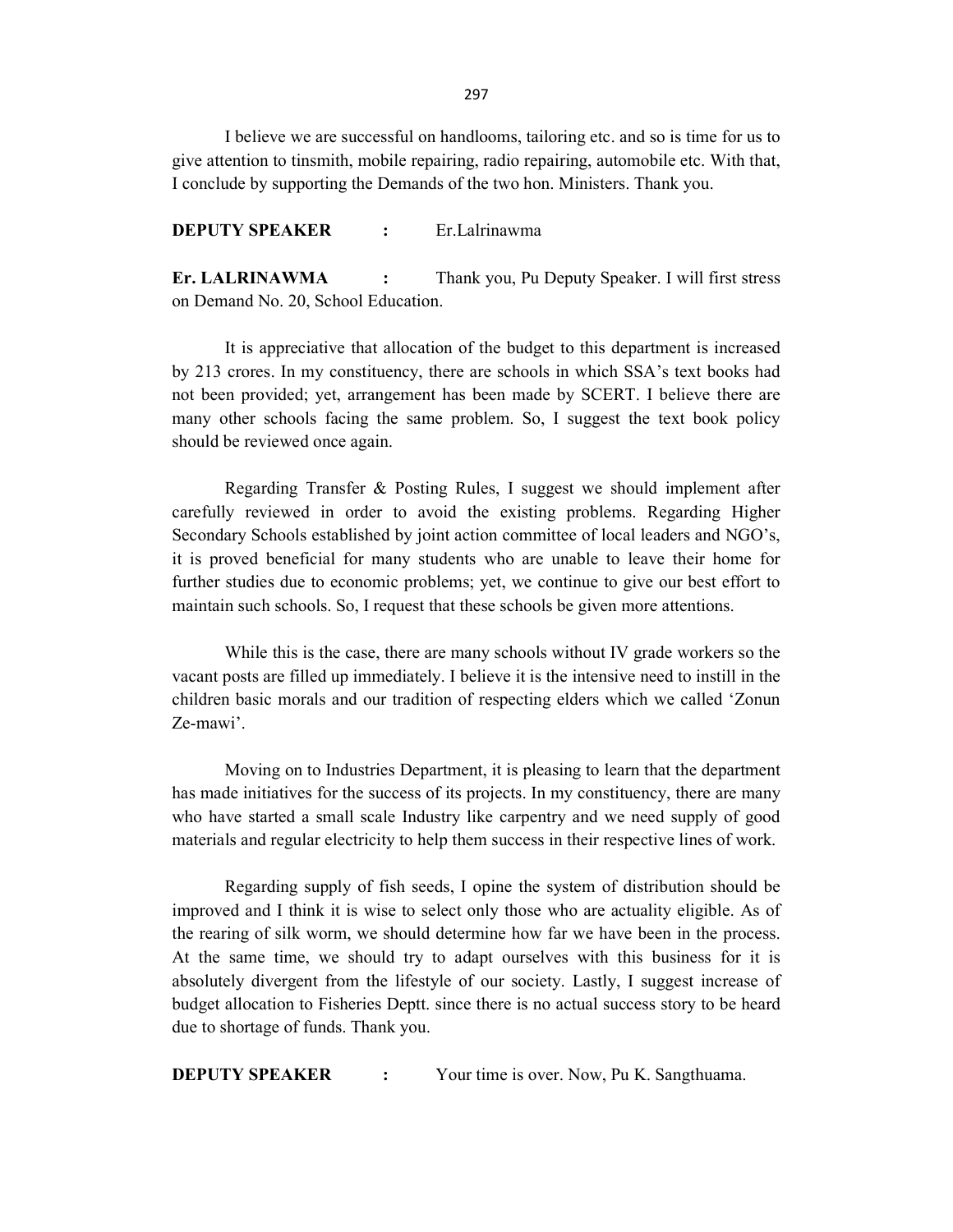PU K. SANGTHUAMA : Thank you, Pu Deputy Speaker. I believe we have not tried our best to succeed in our engagement on silk worm farming. We all are aware of the prospect of its marketing and encouragement thus should be given more to the farmers by means of words and fund provisions.

 Regarding Fisheries, I believe it is time for us to achieve self-sufficiency in the production. Thus, I suggest the hon. Minister to give more attentions to the system of supply of fish seeds.

 On Demand No. 20, School Education, it is regretted that shortage of teaching staff is a common problem in our State. So, I request the government to give priority on this issue by reminding ourselves the importance of education in our State. There are numbers of MLA constituency in which no Higher Secondary School is available and so is difficult for concerned students to pursue their further studies after completing matriculation. So, I request the concerned authority to prioritize this problem.

 Moving on to Industries Department, it is regretted that no remarkable achievement is seen in industries as so in commerce. So, more efforts may be made by the government for overall success in its projects.

 Regarding the problem of our teachers under CSS, I opine it will be effective most if we approach the central as to how to resolve the problems. Under the previous ministry, 491 Nos. Hindi teachers were regularized out of which 277 Nos. recruited under Operation Blackboard remains un-regularized. Thus, in view of the need to improve the Mizos in Hindi language, I opine it is important for the Govt. to give important of the well being of such Hindi Teachers. Thank you.

PU NIHAR KANTI : Pu Speaker, let me start with one of the Demands which we have been discussed today, i.e. School Education.

 I opine the desired qualification for teacher as shown in the advertisement is a bit higher for the people in backward area like ours and there is hardly any chance for us to apply for the teaching jobs. Is there any way to relax the terms and conditions so that we may also have the chance like others? It is good to recruit the best candidate for teacher for it concern education but the problem is that most of the appointed teachers in remote villages hardly stay a year or two in their place of posting which consequently affected the students. Besides, we have a problem which affected the students in my constituency especially of primary schools; more than 15 schools are now running with a single teacher and even one school without teacher. Quality education thus becomes a far-fetched for the students in my constituency. While this is the case, we somehow have few Gold Medalists among our students.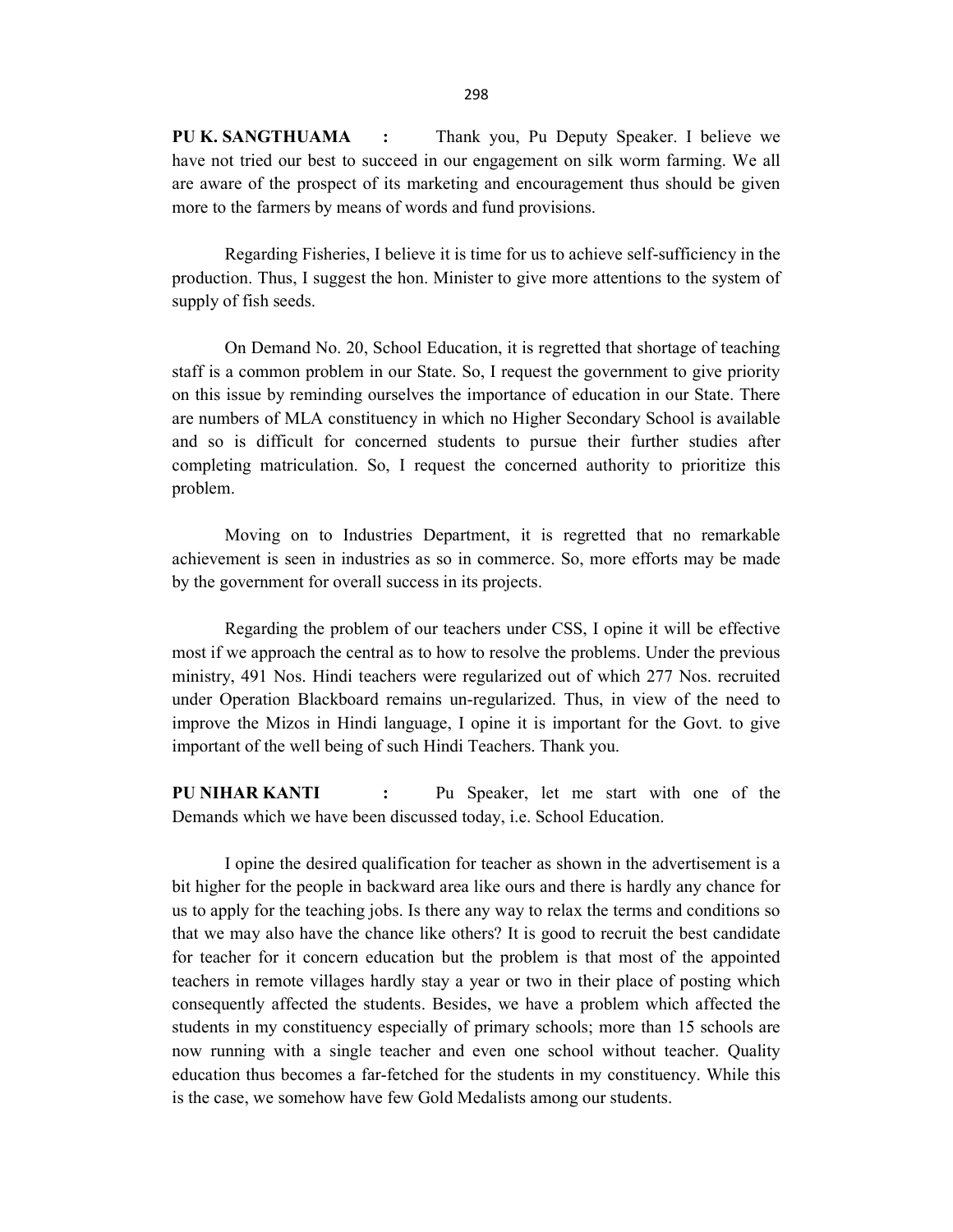So, Pu Dy. Speaker, I insist that any teachers are actively teaching in their place of posting from the upcoming new session otherwise we will never attain progress in our education system. It will be much appreciated if the local candidates are favored in the upcoming recruitment of RMSA teachers for Tuichawng and Diblibagh School. At the same time, I request to place more exam centre in my constituency since only one centre hardly accommodates the increasing number of students. Thank you, Pu Dy. Speaker.

Dr. K. BEICHHUA : At the outset, Pu Dy. Speaker, I think it is questionable if the existing system of selection of PMEGP is the ideal one. In some cases, fund provision for a beneficiary is divided so as to increase number of beneficiaries. We the members of Oppositions have no reason to have guilty feeling for being excluded but the most important is to use our funds for the best purpose.

 Secondly, I think it is important for the Govt. to concentrate more on handlooms & handicrafts for it concerns the most flourishing industrial sector for us in the present situation. Apart from this, it will become an important material in our preparation for the coming Look East policy.

 Likewise, it is highly important for us to make use of an advance technology for our self-sufficiency. In the process, it is wise for us to take Bamboo Development Agency as a challenge for we do not have even a single paper mill as yet.

 I opine we still have a long way to go to make achievement in fishery by means of NLUP, Fish Farmer Development Agency, RKVY, Welfare of Fish-farmers and National Fisheries Development Board. If such is the case, I expect fishery project to be extended up to my district.

 Considering various projects under Sericulture such as Sericulture Development Project, Intensive Bivoltine Sericulture Development and Integrated Muga Silk Development, I believe no state is more suitable than Mizoram for these projects. Thus, having in mind of the prospect, we need to put more efforts on sericulture. Thank you.

### **DEPUTY SPEAKER** : Next, Pu Chalrosanga Ralte.

PU CHALROSANGA RALTE: Thank you, Pu Dy. Speaker. Since our discussion is of Demands, I think I have to make a few demand as well.

 Pu Dy. Speaker, on behalf of Lunglei District and of this constituency, we have often informed the concerned Minister and the Secretary our needs for weaving machinery and the accessories as there were many in the area of Buarpui, Serte and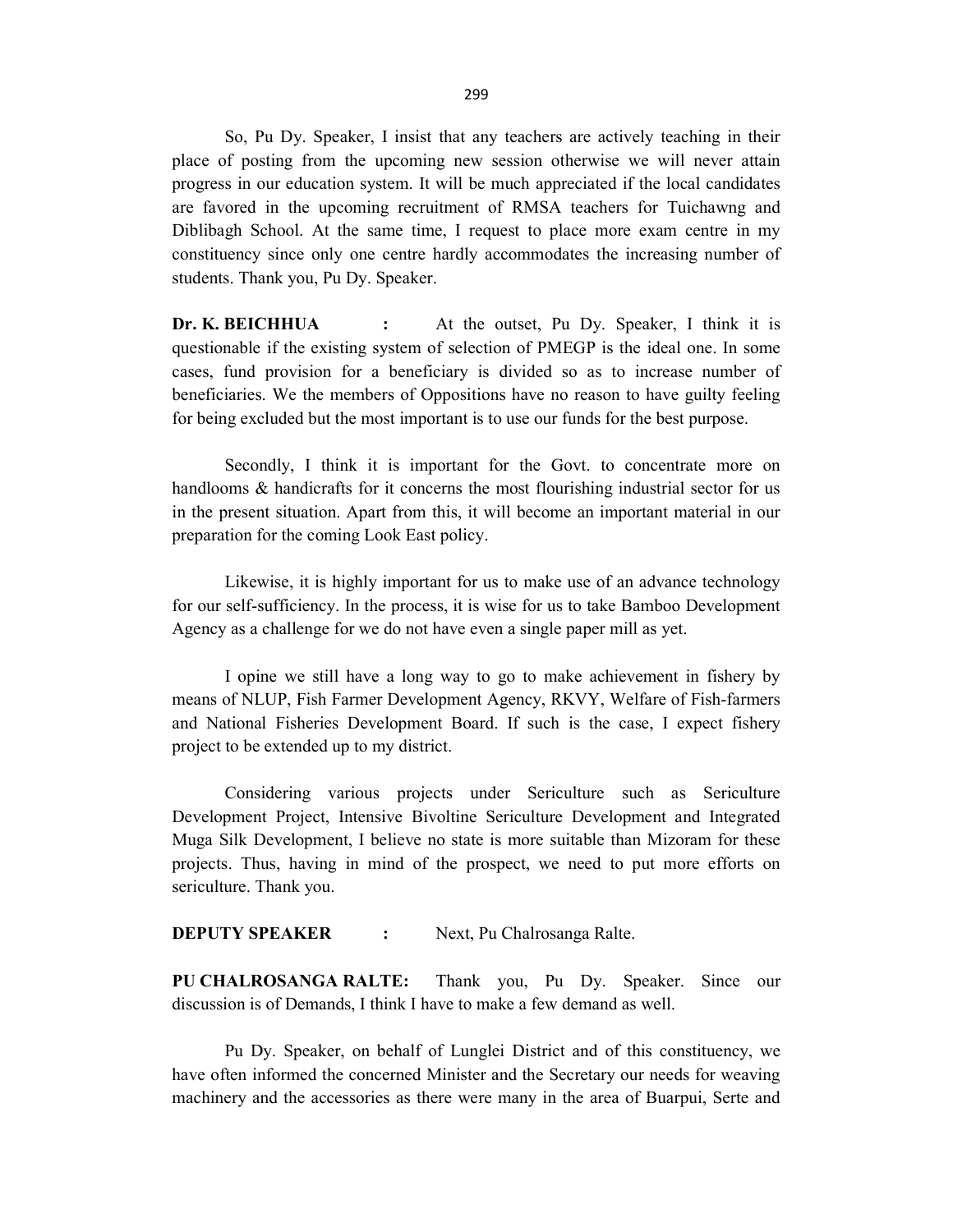Sertlangpui who are engage in weaving as the main occupation. Most of such families had now migrated to Thenzawl where the said materials are available to use. It is therefore our desire to bring back such people. Thus, it will be much appreciated if the concerned authority considered placing of the aforementioned area as one cluster so as to improve this area and to bring back those migrated families. It is appreciative that step has been taken under the guidance of the Parliamentary secretary on patent design of our traditional woman dresses which is now becoming popular worldwide. (Pu Lalruatkima is in the Speaker's Chair) In this regard, I would like to ask the concerned Minister if we will then be able to collect royalty from this source and how much is estimated. It is learned that we have made quite a performance in the recently concluded Trade Fare at New Delhi and that the participants and the officials too were quite happy for having a successful performance. In this connection, I would like to ask if measure may be taken for renovation of our emporium in the capital which remains without appropriate maintenance for long.

 Coming now to Fisheries and Sericulture, Demand No. 35 and 41 respectively, intensive efforts made by the concerned minister for improvement of fisheries is truly appreciative. My constituency also has benefitted financial aids to fish farmers thanks to the concerning minister; yet, I suggest increasing the amount for more productions. We all seems to be aware of the popularity of silk in the whole country as the mizo dresses too are being upgraded with Zozia silk in the pattern as even some products are given out on subsidized rate.

 Last, but not the least, Education department. In my constituency, Venghlun, PS-I and PS-II had already been amalgamated following joint agreement with leaders of the village for converting the school into English medium. If we truly are concerning quality education, I think immediate measure should be taken. It has been awhile since we have heard that more teachers for Mathematics and Science subject will be recruited and we are anticipated. It is kind of burdensome on my part to spend certain amounts of my monthly salary for hiring private teachers. It will be much appreciated if immediate step is taken in this regard and I am ready to take my part if the process needs more pressures at some official levels. Pu Chairman, I gladly support to pass the demands which have been discussed today. Thank you.

PU T.T. ZOTHANSANGA : You look befitting in the Speaker's Chair, Pu Chairman. Let me start with Demand No. 20. In the light of CSS teachers who are presently showing their grievance to the government, I came to learn that the Govt. has given enough effort to their concern as the hon. Chief Minister had even wrote twice to the hon. Prime Minister to fulfill the needs of these teachers.

 Regarding one of the Demands which has been discussed today, Education, I opine the system of 100% direct recruitment on teachers and 30% particularly on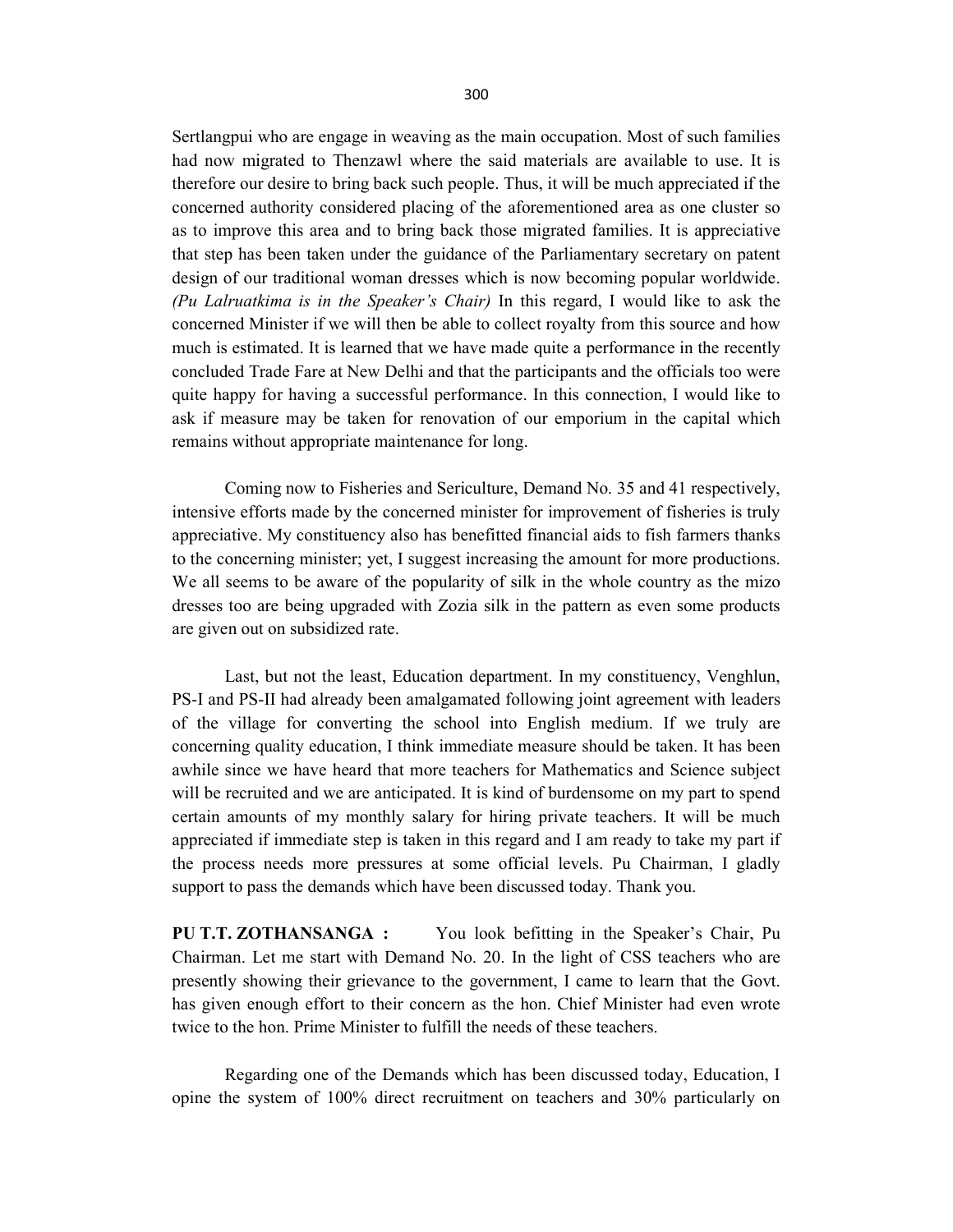301

Science and Mathematics subject is quite appreciative. As the problem stated by the member before me, my constituency too is anxiously waiting for the recruitment of more teachers for science and mathematics subject. But the problem in this connection is the demand qualification of B. Ed where as solely B. Sc is somehow available. It may be important for the concerned authority to consider the condition of such students without teacher.

 At the same time, Pu Chairman, I cannot support recruitment of teacher through MPSC as the quality of most of the candidates from the city tends to be higher than those candidates of rural background. But after joining the post, most of the well-to-do appointed teachers find it hard to adapt with the atmosphere of the remote places and they eventually determine to move back to Aizawl or major towns. I, therefore opine that recruitment of teacher below Middle school may be done without MPSC. Regarding the demand for B. Ed for any teacher, I opine it deprive the right of a candidate from rural area for it is more difficult for them to get admission in B. Ed class than those of the city. I therefore have a firm opinion that B. Ed qualification should not be insisted by the authority unless training centre is opened in very district headquarters.

 Regarding deployment of substitute teacher, I think it is necessary to set up rules if the system has to be continued. I opine at least 80% of the Govt. servant's pay should be given to his/her substitute. It is so unfair for a substitute teacher of rural based to work at the rate of merely 3,000/4,000 per month. I think it is the education department which increases gap between the have and the have-nots.

 At the same time, Pu Chairman, may I remind you of the existence of numbers of vacant post due to increase of retired LDC and Grade-IV. It is wise to give priority to schools with examination centre. I think it is also important to reduce number of teachers which may be detailed to undergo training as it is the students of rural areas who suffers the absence of their teachers most. Likewise, activity of teachers in churches and community should also be reduced.

 Pu Chairman, I would also like to point out the reason that the people of my constituency are appreciated to the hon. Minister of Commerce & Industry; it is due to the upcoming implementation of Border Haat. It may as well be thankful if plan for construction of truckable road is included if the department is authorized to prepare DPR itself. I thank the hon. Minister of Fisheries for installing animal feed plant at Champhai. (Dy. Speaker is in the Chair) It may be noted by the members that this is a plant with a capacity of 200 qtls per day which required a larger transformer. We are grateful that the hon. Chief Minister thus given his approval for upgrading the transformer which may be done in the next NEDP. I would also like to request the hon. Minister to consider fish seed plants at Champhai as it is too far for the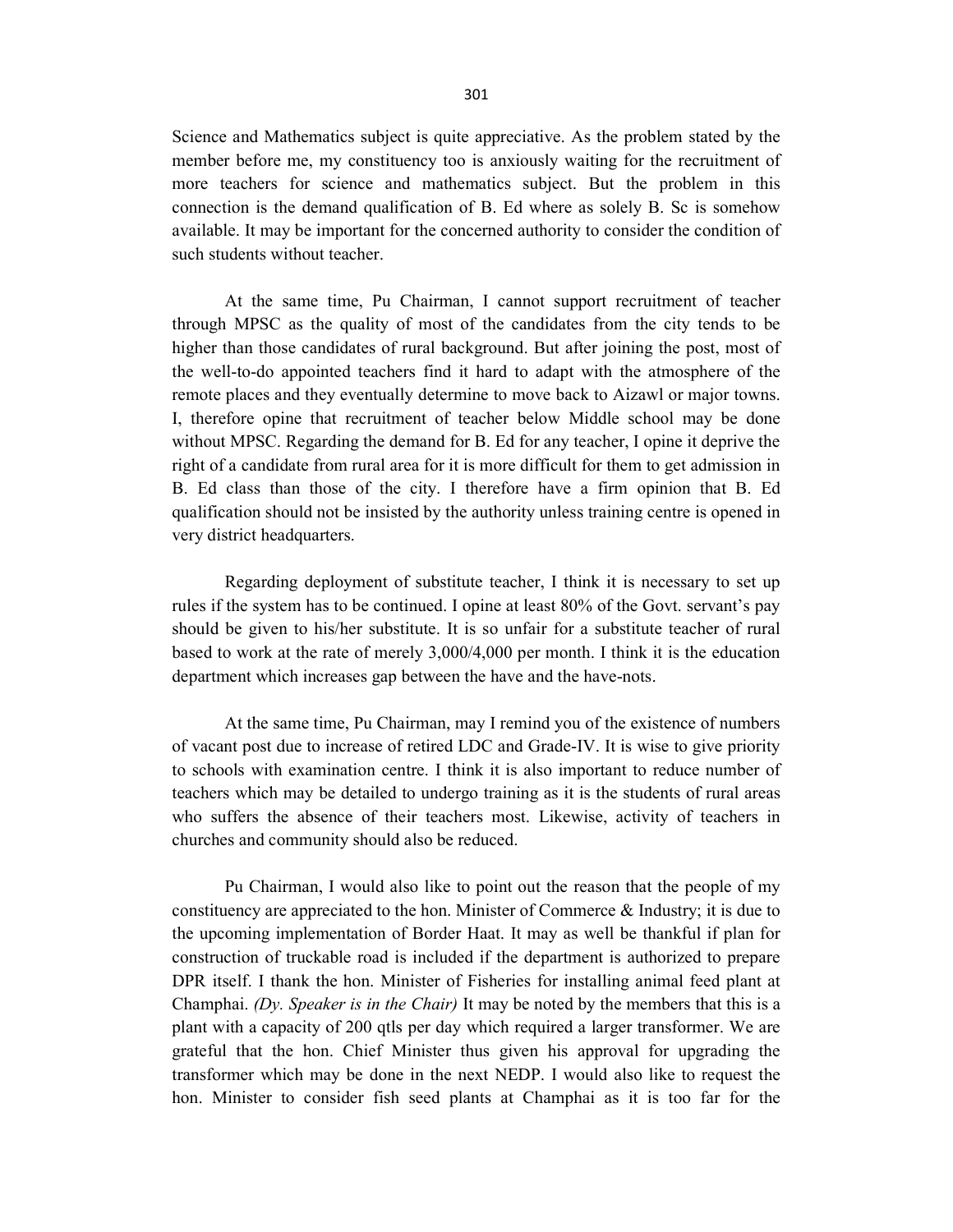department to place the delicate fish seeds alive.

 Lastly, on Sericulture, Demand No. 41. As emphasized by Dr. Beichhua, we have a good prospect on sericulture production as long as Saris remains the most popular Indian dresses. It is therefore desirable for us to have a Sericulture Minister of a Cabinet rank and IAS officer for its Secretary and Director to effectively pave the way for development of horticulture in our state.

 Hence, I strongly support the Demands which we have been discussed today. Thank you.

## DEPUTY SPEAKER : Pu R.L. Pianmawia.

PU R.L. PIANMAWIA : Pu Dy. Speaker, we are truly grateful to the Govt. for taking various steps within my constituency such as construction of school buildings and for setting up RMSA School in various places. But, as stated by other members as well, we also suffer insufficiency of teaching staff in some schools. To resolve this problem, I suggest reducing attachment of teachers at DEO and SDEO office and find the way to accommodate without such teachers being attached. In my opinion, our problem could be resolved by restricting deployment of the service of some teachers to the place it is not supposed to. The same practice has also been suffered under SSA and BRC which is deeply regretted.

 I believe our students may be more improved by deployment of a substitute teacher if the problem of excessive teacher within Aizawl remains unresolved and that unemployed youth in rural areas and the students themselves may benefitted out of it. Regarding Hindi teacher, I had once talked to the visiting President of AICC, Pi Sonia Gandhi that promotion of Hindi in our state is the immediate need for our unification as a nation and to make fund provision for recruitment of Hindi school teacher for Mizoram as soon as her party is in power. As the Congress party assumed the Ministry in the central Govt., step was taken for the same as MNF ministry came into power in our state and they have reaped what we have sown. I have made a demand to the then Education Minister, Pu R. Lalthangliana for two posts of Hindi Teachers for benefitting the request which had been made to Pi Sonia Gandhi; I am glad that my demand had been fulfilled. Pu Dy. Speaker, it may be noted by the members that intensive measures for Hindi teacher had already been taken during the previous Congress Ministry. It is regretted that our Hindi teachers today have not been paid for a couple of month for my party is not in the ruling at Central. It is therefore important to consider the case of the party who are supporting the central ruling ministry who fails to provide the salary of our Hindi Teachers. If we truly concern the welfare of our Hindi Teachers, we should all support the Congress party to rule the central ministry.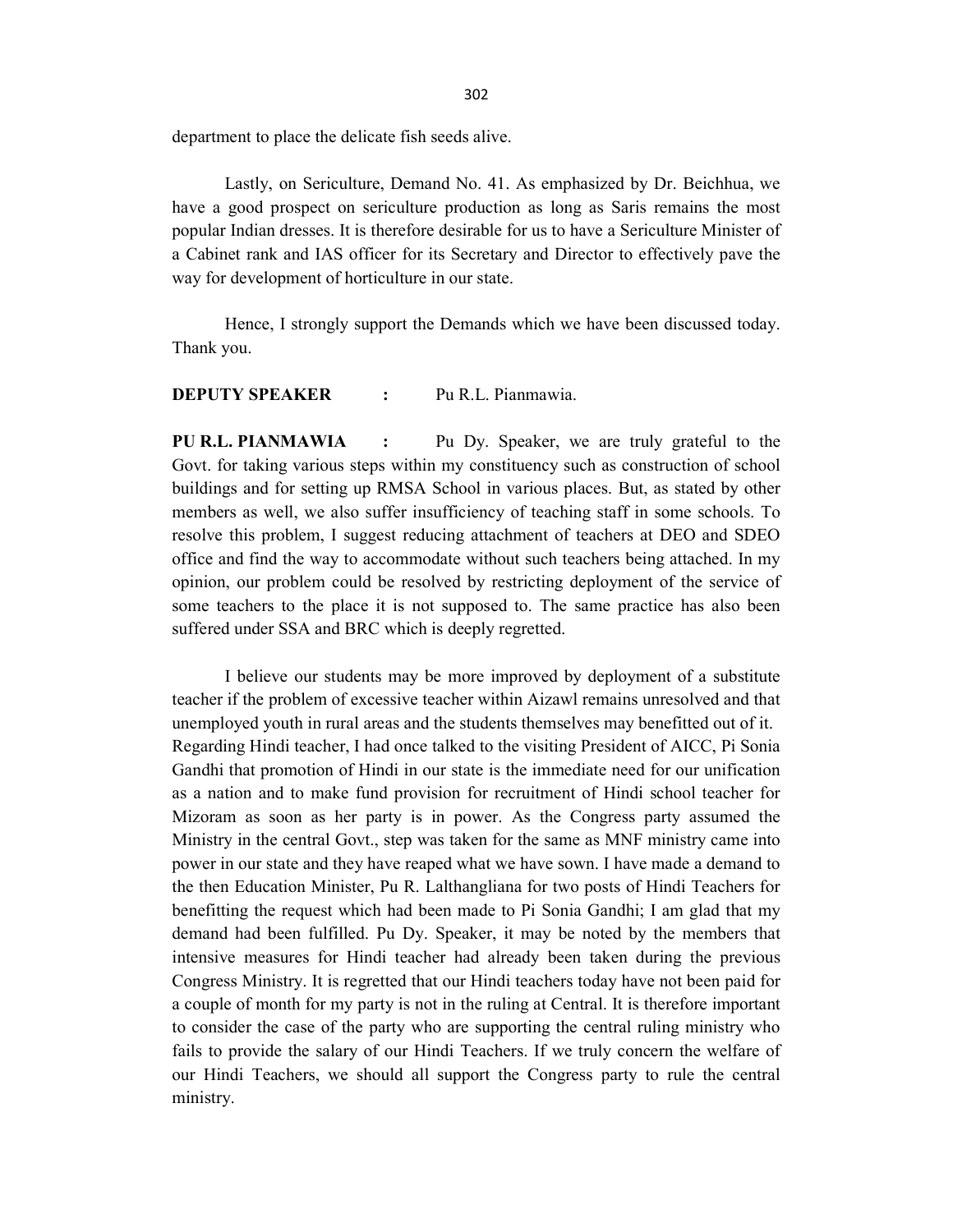Regarding Handloom Training Centre being initiated at Sawleng, I feel it has been abandoned in the middle as it has not been fully equipped with necessary materials. I thank the department of Geology & Mining Deptt. for fund provision for strengthening landslide prone area of Kepran and Pehlawn. I thank the hon. Minister for Fisheries Deptt. for providing fish seeds and financial aids to fish farmers within my constituency. Yet, I suggest setting up fish seeds plants in this area so that each farmer may be able to receive fresh fish seeds and the amount required for their farms. Keeping in mind of the condition of the poor Hindi Teachers in our state, I appeal to all the people of Mizoram to support the Congress party in order to achieve our demands. Thank you.

**DEPUTY SPEAKER** : Now, Pi Vanlalawmpuii Chawngthu and will be followed by Pu Laruatkima.

PI VANLALAWMPUII CHAWNGTHU: Pu Dy, Speaker, I first of all would like to thank the hon. Minister and the Parliamentary Secretary of Education Deptt. for progresses made in the education department despite various difficulties; Firstly, promotion of 50 Nos. Middle School teachers and 70 Nos. Primary teachers to Headmaster and was followed by regularization of 70 Nos. teachers. The department is also praiseworthy for achieving amalgamation of various schools despite strong objection from NGOs and concerned communities.

 Regarding amalgamation, it may be noted by the people that it is necessary in order to save large sum of funds being wasted. Likewise, conversion of Mizo medium schools to English and supply of midday meal to the students are worth mentioning. Besides, numbers of school and office buildings were renovated and many more yet to be done. The department is again praiseworthy for introducing large size text books for the underprivileged students and large scale training to girl child students under which measure has been taken for introduction of martial arts training not only in 280 schools but to all the Govt. Schools. Besides, awareness has also been given regarding the evil effect of drug abuse which often entails suicidal tendency among the students. As a representative of rural constituency, one of the major problems which concern us is insufficiency teachers while excessive teachers are there in schools within Aizawl and some district headquarters. It is thus important for concerned authority to examine this matter more carefully.

 I thank the hon. Minister for giving us more examination centre at Khawlailung. At the same time, I request to resolve the problem we have been facing due to dual charge being assigned to one DEO to look after N. Vanlaiphai and Hnahthial and attachment of our teaching staff to DEO office.

Coming now to Commerce & Industries Deptt., I thank the hon. Minister for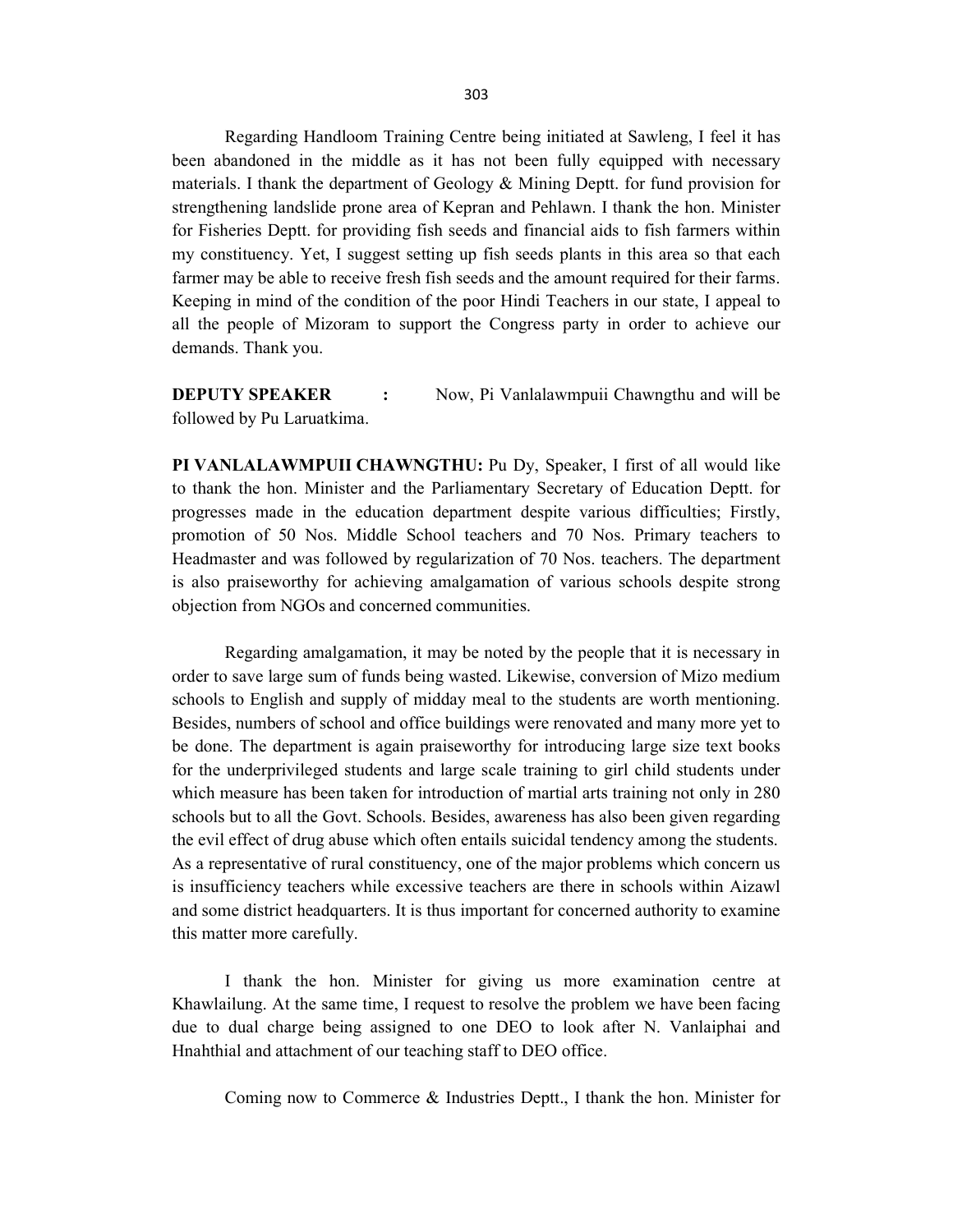providing handloom training in my constituency. Any of the concerned women will then become income earning source for the family apart from doing household chores. Yet, I opine it is important to give awareness to the concerned families as to make the best use of their stipends and machines which may be provided by the department. In this connection, I request the hon. Minister to reconsider supply of sewing machine on subsidized. Again, it is appreciative that the department is providing Auto-rickshaw to NLUP beneficiaries so as to help them set up a stabilized livelihood. I Thank measures being taken for the achievement of border-trade.

 I appreciate that budget fund of certain lakhs is allocated under ADA and for Broom Revolution Scheme being implemented. It is also great to have the ISDP under Sericulture Deptt. and the opportunity being given to number of families through Muga Silk Development Project. So, I support the Demands of the Ministers which have been discussed today. Thank you.

PU LALRUATKIMA : Pu Dy. Speaker, I would like to suggest the House Leader through this august House that the concerned Minister may be assigned with responsibility to deal with this problem which concerns the Hindi Teachers.

 Secondly, our Lady Member who is a representative of Hrangturzo constituency seems forgetting to mention regarding transfer of RMSA teacher and the post for E. Lungdar to kolasib which even created a heated atmosphere among the Students Unions. I request the concerned Minister to kindly arrange the replacement with immediate effect. (PI VANLALAWMPUII CHAWNGTHU: The Minister will later clarify the incident.) I haven't heard of what had happened with her during her visit to Gwuahati though we need to take good care of her for she is the only female member in this House.

 Pu Dy. Speaker, with the popularity of Science and Commerce subject in today's world, I have often asked the related question in this House but had never been responded. (PI VANLALAWMPUII CHAWNGTHU: Pu Dy. Speaker, I insist to the member to complete his words on our visit to Gwuahati.) They were allegedly dragged by the police somewhere in the park or zoo… I better relate the story later, Pu Dy. Speaker.

**DEPUTY SPEAKER** : To explain the incident more clearly, it happened in the agitation organized by the Congress Youths in which our lady member and her accompaniment were arrested by the police for mistaken identity.

PU LALRUATKIMA : To continue with my speech, Pu Dy. Speaker, it is unfortunate that Lawngtlai college is without Science subject while Mamit college without commerce subject in their respectively college. I think it is necessary for the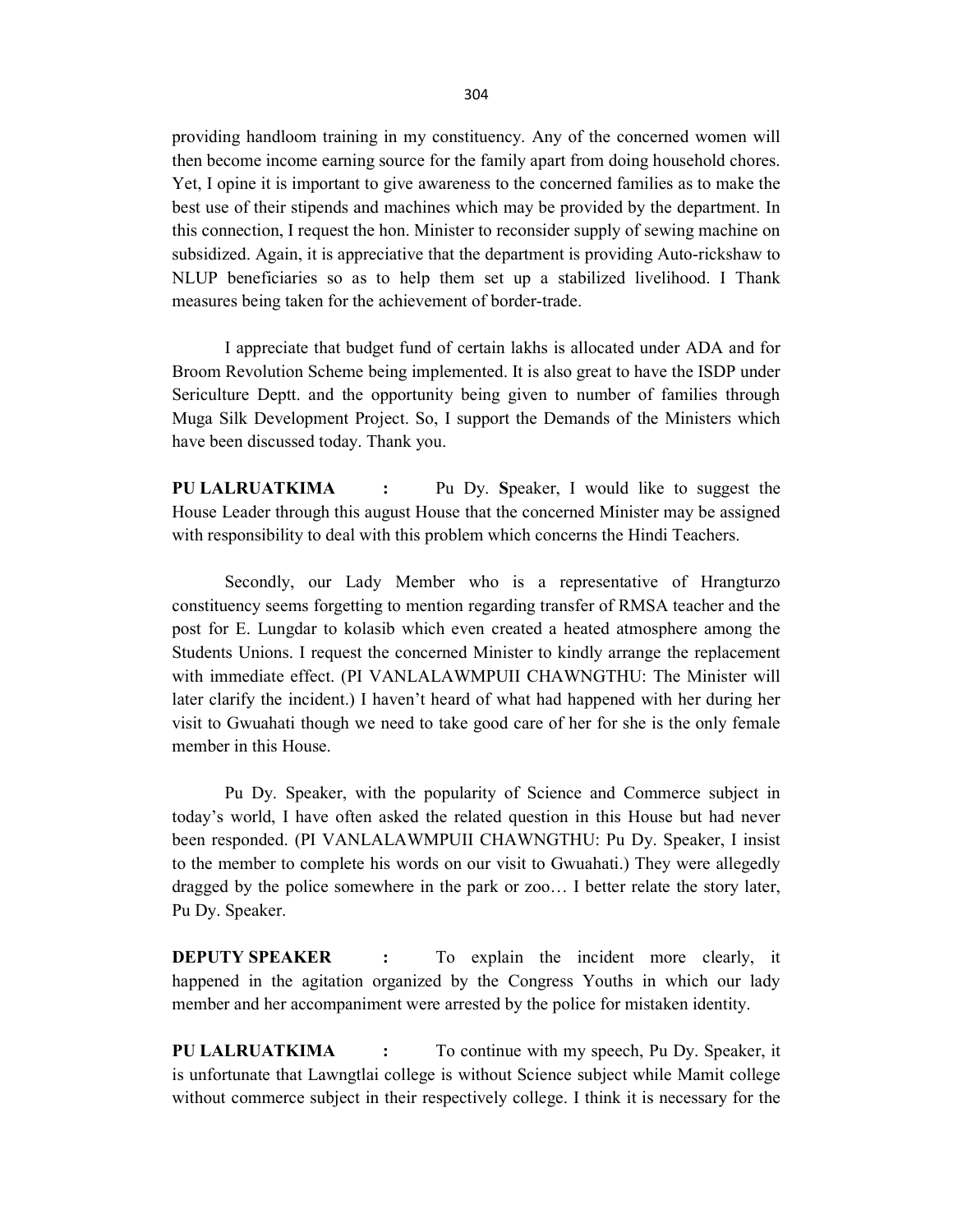concerned authority to determine the case as it is unbecoming not to have such subjects despite availability of feeder high schools. Otherwise, it may be treated as partiality at the district level.

 The hon. minister has stated that midday meal as being provided on regular basis but the truth is that there are certain schools in which midday meal have not been received since July, 2016 till date. I think it is important for the government to give more attentions in this regard.

 It is regretted that SSA teachers have not been paid for at least 6 months. What I would like to mention in this regard is that a sanction of Rs.1441,31,000/- being obtained for payment of such teachers had not been disbursed on time while payment of vehicle hiring charge is drawn without delay. Since most of the vehicles being hired are of the users themselves, it may be wise for the government to give more attentions in this regard.

 It may be noted that the department is so anxious to implement the Mizoram Service Rules which has already been recommended by the Education Reform Commission. It is therefore important to give more pressure to the concerned officials. Not only this, it may as well important to reexamine seniority list of DIET lecturers being issued recently as many of junior in the service have superseded their seniors.

 Regarding the medium of instruction in school, an order was issued with effect from 2012. It is good that the government gives important to English for it is the universal language but we must also concern that our Mizo language could be deteriorated in time.

 Demand No. 40, Commerce & Industries. It may be good to a certain extents that these two important departments are now amalgamated. While this is the case, we have to determine how far we have been with the policy such as privatization of MIFCO and strengthening of ZIDCO; it may be well appreciated if it is clarified by the hon. minister later in his wound up speech. I opine the public undertakings we are having so far plays important roles in preserving our culture and traditions. Likewise, it is important for the government to examine the case of PMEGP beneficiaries as the Bank has objected to finance numbers of selected beneficiaries. I am afraid this project is a mean to bring our people in a desperate situation.

 I think it is important for the Fisheries department to put more efforts to achieve self-sufficiency in fish production which happened to be one of the healthiest foods. It is learned that fish food processing plant is being set up at Champhai allegedly by a relative of an able politician. The concerned Minister may later clarify whether a building constructed near his farm is of the Govt. or private.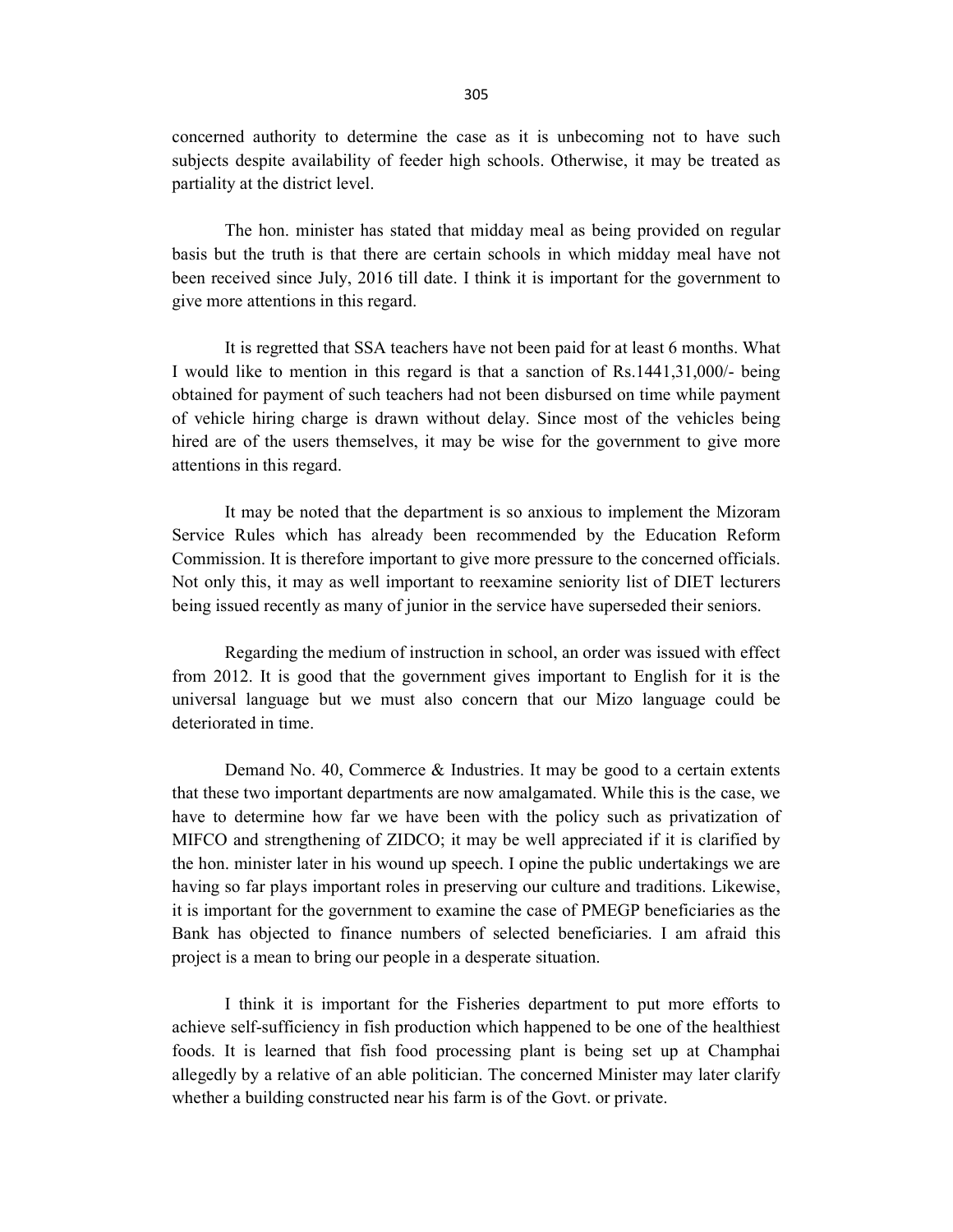Lastly, Pu Dy. Speaker, Demand No. 41. I believe there is a prospect that our economy could be upgraded with the help of Sericulture. More efforts thus should be given in this regard and awareness of Integrated Silk Development Project may also be given to the people. Thank you.

**DEPUTY SPEAKER :** Pu P.C. Zoram Sangliana.

PU P.C. ZORAM SANGLIANA: Thank you, Pu Dy. Speaker. To start my speech with Demand No. 41, it is learned that the occupation which had been given up by the plain people of Assam is found to be quite suitable in the area of Kolasib. So, more efforts may be given in regard to Sericulture.

 Considering the benefits we are receiving from fish farming, it is necessary to continue with fishery more actively. It is truly appreciated that this Ministry is formulating a new system for more productions and that fish farmers may obtain more benefits.

 Regarding Demand No. 40, Commerce & Industries Deptt., I am glad that various steps are taken for maintenance of the Secretariat, Directorate and various corporations. I opine the hon. Minister and the Parliamentary Secretary deserves many credits to this concern. I also respect the concerned Minister for his bold reaction to the claim that gas sources in the area of Meidum as unreliable. I am happy to discuss the budget of the Minister who specifically knows the details of his concerned department.

 With the changing of generation, our youth of today are becoming more aware of the value of times as well as our culture and tradition. I do not think their concept on our culture and tradition will be weakened by the environment of their generations. I therefore appreciate the decision of converting our schools in English medium. It is also important to put more efforts on improvement of elementary level of our school education. At the same time, it is important for the leaders to remember our respective role of fatherhood towards our subjects so that they may be able to achieve the best. It is great that we now have educational TV program thanks to the initiative of the department. I believe that it is rural people who will benefit the program most. Apart from this, I thank the educational campaign being organized under the leadership of the concerned Minister.

 Coming now my constituency, I am much grateful to the hon. Minister for construction of RMSA school building at Pangbal Kawn. I thank recruitment of school teachers and officers which are now being processed. The department is praiseworthy for being able to arrange students' exposure visit outside. It may be noted by each parents that the department is actually concern the welfare of our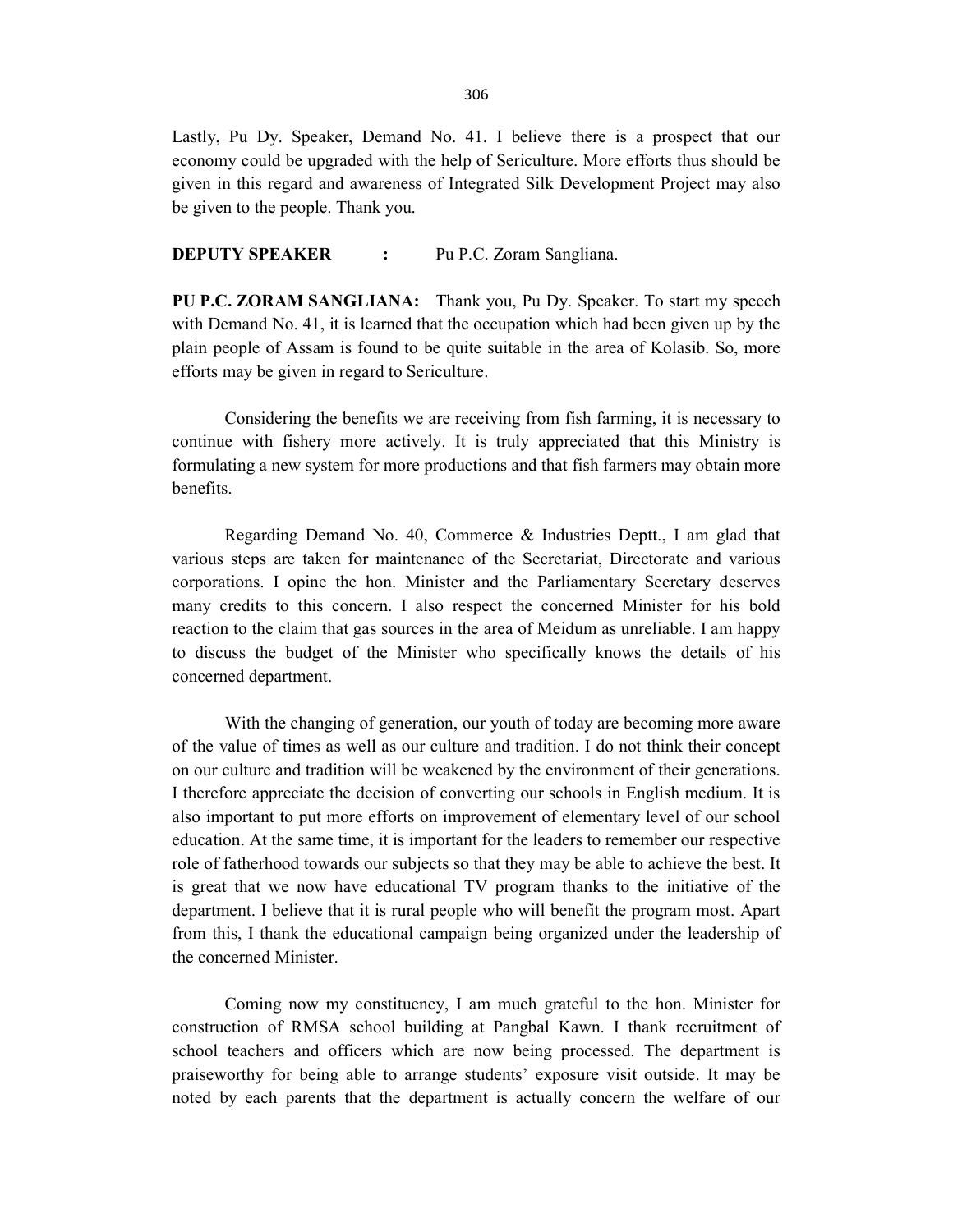children.

 Regarding Adolescence Endowment Mission, I thought it is Social Welfare Deptt. which deals with this matter; I am glad that the Education Deptt. too concerns this matter for it is the teachers who knows the problem of their students best. I thank initiative of the hon. Minister on Students' Voice which concern suicidal subject.

 I again thank for allocation of Rs.490 lakh for NEDP for improvement of our educational system for we are expecting upgradation of C.Z. Higher Secondary School at Kolasib which was established by a community of earnest persons in 1999. We have many reasons to be thankful considering various steps taken under by the government. It is great to learn that various members willingly spend their constituency funds for promotion of schools in their respective areas. Regarding rules of deployment of a substitute teacher, I think it is wise to make a decision in consultation with concerned MLAs, District Authority and Village Council concern. So, Pu Dy. Speaker, I gladly express my support to pass the Demands which have been discussed today. Thank you.

**DEPUTY SPEAKER** : Since our discussion seems to pass 4 pm, we need to take the consent of the House. Should we take a recess first or should we continue with our discussion? Alright, we may proceed with our discussion and I will call upon Pu Vanlalzawma to take his time.

PU VANALAZAWMA : Before getting to the point, Pu Dy Speaker, we usually address Dr. B.D. Chakma as 'Pu' which I think is inappropriate. I do not know his preference for documenting but I think it is more appropriate to address him as a doctor.

 The hon. Minister claims that all the members were invited to attend Fish Festival held at Vanapa Hall. I somehow attended the festival on my way to Transport office and I did not expect to receive such a welcome words from the hosts that I was too late to buy fish from there. I am saying this to confirm that I have actually attended the said festival, Pu Dy. Speaker.

 Fisheries Deptt., like other departments such as Sericulture, Horticulture etc. is land based economy and more efforts thus should be given in this regard and awareness should also be given more. I opine the system of free supply of fish foods is commendable for none is wasted; even less active beneficiaries tends to sell such items to more active farmers at lesser cost. (DY. SPEAKER: One minute, please. We, the Assembly Secretariat have a record of the name of Dr. B.D. Chakma as per his Electoral Certificate which is written as 'B.D. Chakma' and without prefix title in it.) Thank you, Pu Dy. Speaker.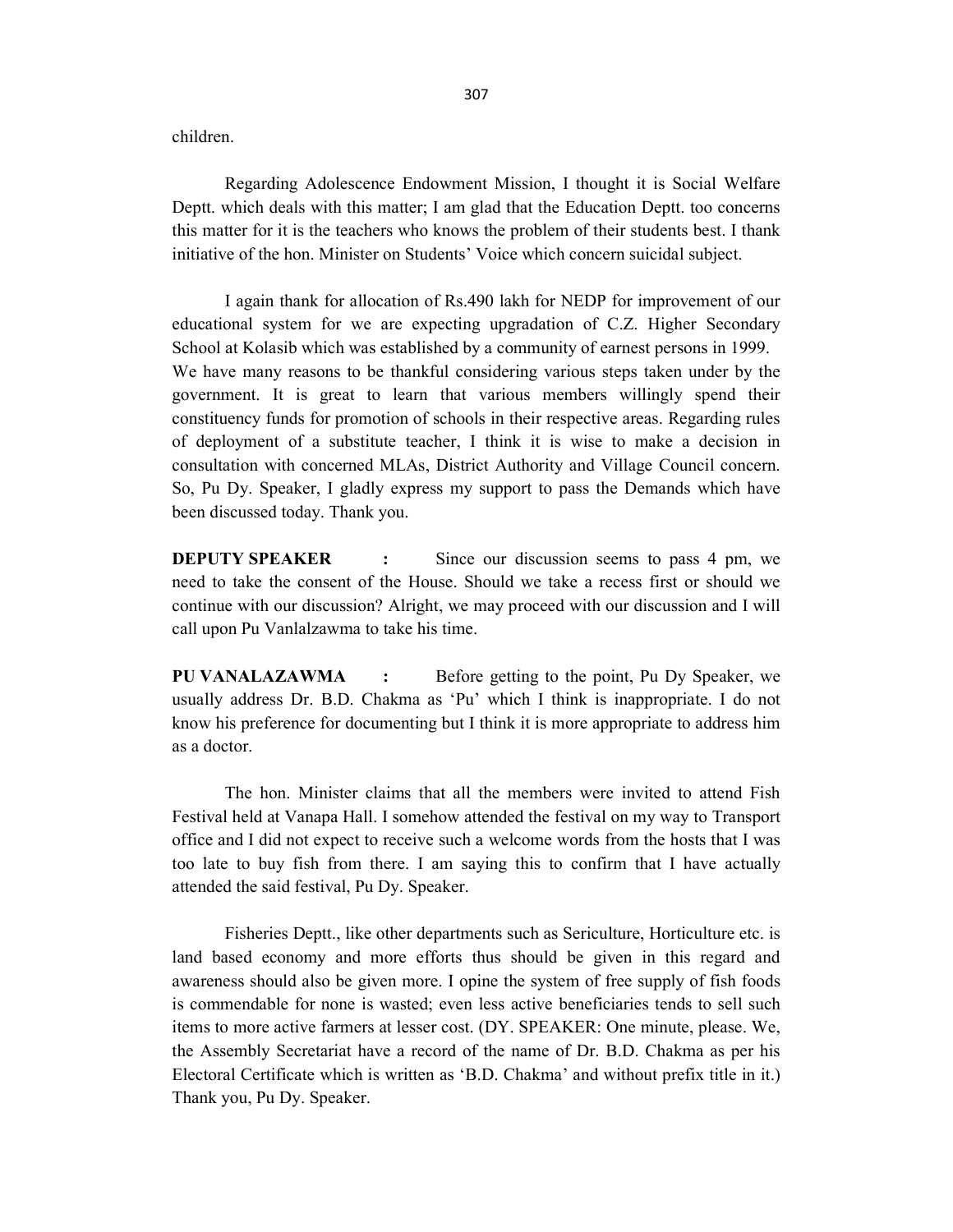From my brief experience as silkworm farming, I strongly believe that there is a prospect like fisheries and horticulture etc. I think it is important for the government to give more efforts to this farming.

 Coming now to the Demands of the hon. Minister, Pu H. Rohluna, I am concern about Geology & Mineral Resources Deptt., an important department but the name becoming less popular; even the name of Pu Rohluna is usually addressed as 'hon. Minister of Commerce & Industries' but without showing the department 'Geology & Mineral Resources.' Commerce and Industries department are now combined, may be for a positive reasons but I believe the important of commerce will increase with the upcoming projects such as Border trade where as Industries, on the other hand is of old department with ISPAT, the only major industry we have is now owned by non-tribal. Thus, it is important to upgrade these two important departments so as to keep our state at the level of other developing states.

 Mizoram economy is stagnated since the Indian Independence, 1947. We were then isolated by the international boundaries with only one exit which is through Assam. Before that, all our needs could be availed from Burma in the east and from Bangladesh in the west. As a consequence, we now have to carry our own agricultural products such as gingers from the remote corners to Assam and vice versa to acquire our needs. Development is thus a far-fetched for us as our economy is deteriorating in times. Our poor economic status is undoubtedly due to the said reason and we have to accept it. With as view to alleviate our economy, this problem had also been included in the terms of Peace Accord but it is regretted that enough effort has not been made. Thus, it is important for the concerned leaders to approach the central more actively.

 Regarding Geology & Mineral Resources, this department, though small in size is making quite a contribution to our revenue. It is worth mentioning that revenue of Rs.500 lakhs is collected solely from bricks and sandstones. While this is the contribution, budget allotted to this department is comparatively less. Thus, it is the utmost need that we upgrade this department. It is learned that the government has shown immediate concern to Bible House its building destroyed by landslide. But in the stead, I opine priority should be given to the problem of Geology & Mineral Resources department.

 The department needs empowerment and as mentioned earlier the rate of bricks, sand, crushed stones should also be controlled. In order to improve I think traffic has a lot of impact regarding setting the time of these heavy loaded trucks to move into the city. It will be best to give them more time since we need these materials for construction of our houses.

Under Education Department, I suggest it will be wise to consider the plight of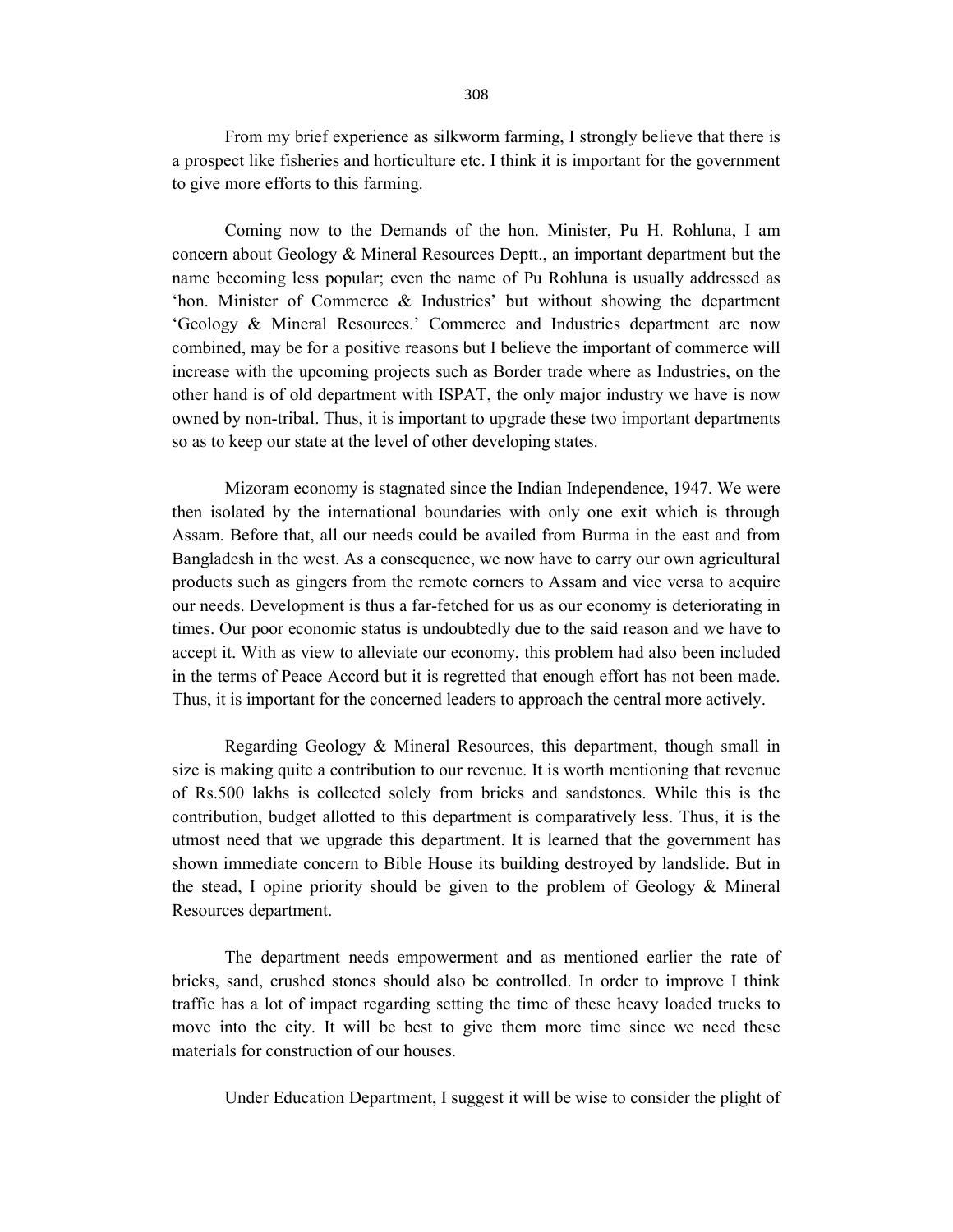our CSS teachers; can they not be taken care of from the funds from NEDP? From my experience the main reason for the late release of funds are due to the late submission of UC and I think we should give importance to this kind of issues in the future. Thank you.

SEPAKER : We will end our discussion and the hon. Minister, Pu H. Roluna may now make an appeal to the House to pass his Demands.

PU H. ROHLUNA, MINISTER: Pu Speaker, I thank the hon. Members for their participation and the interest they have shown in my Demands and for their constructive ideas and suggestions. I will try to react on the important points mentioned by my hon. Members. Apparel & Garment making Centre was established on  $6<sup>th</sup>$  June, 2016 and one unit will be taken care of of Vakiria and another unit will be taken care of by Computerized Embroidery and School of Education will take care of one unit and this will be a very important production centre in the future.

 As often mentioned by the hon. members regarding the distribution of carpentry tools, sewing machines etc and with the implementation of NLUP those who are interested in this kind of trade are selected as beneficiaries and hence they receive these kinds of machines which will be useful for their trade.

 Handloom Research & Promotion Council was established to take initiatives on marketing even to foreign countries and they will also in the designing; we are also taking steps to use natural fiber for weaving instead of acrylic yarn in order to have a better market at the international level. We are also conducting awareness amongst the weavers and many have started using natural fibres.

 We have no proper Food Testing Laboratory and we are currently working on it. However, the building and its land at Thenzawl for this purpose are not satisfactory and so the materials are kept at AYUSH building, Zemabawk where the lab will firstly function.

 It is often said that banks have too much power on PMEGP and the Department along with the Chief Minister and Finance Minister are taking measures. However, everything cannot go exactly as we wanted and there are new processes that involves internet and there are times when there are no internet connections.

 Commerce mainly focused on ASIDE scheme which was 100% funded by the Central. This scheme was delinked in the early 2015 and the works cannot be continued today. However, measures are taken through NEDP and the Handloom Export Promotion Hub at Thenzawl is also continued with ₹755 lakhs through this NEDP. A guideline of TIES (Trade Infrastructure for Export Scheme), a replacement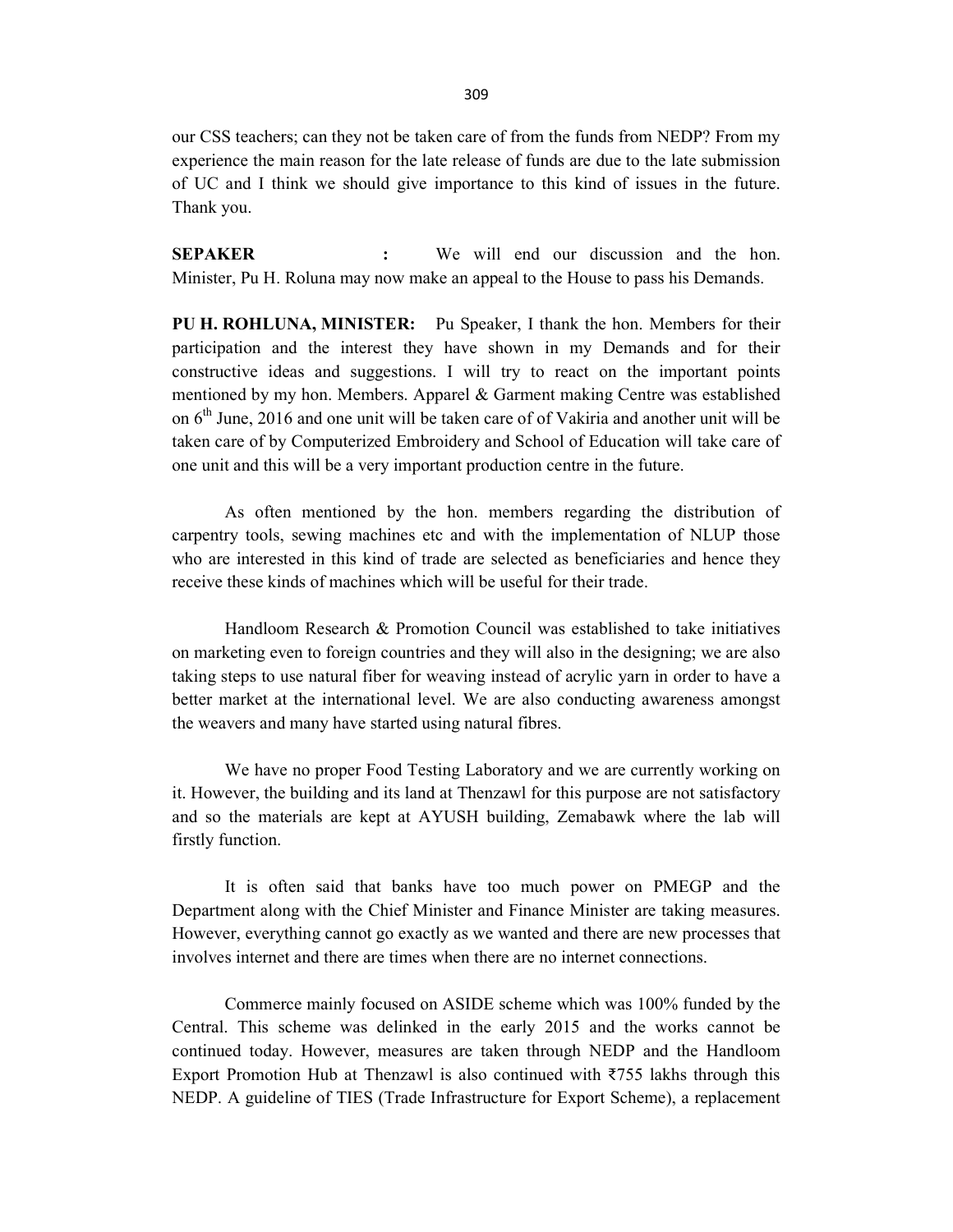for ASIDE scheme was published on  $15<sup>th</sup>$  March and we believe we can carry several works if it is implemented.

 We are also working on carpentry cluster at Baktawng and we are currently working on DPR under cluster development scheme and Indian Institute of Entrepreneurship is also used for Project implementing agency.

 Pu Speaker, our handloom product patent was brought up and we are doing our best to prevent forgery. Science & Technology Department is the nodal department and they are also taking expedite measures so that we can become the true owner of our cultural dresses and their designs.

MIFCO privatization restructuring is also currently carried out.

 Regarding the submission of UC mentioned by our Opposition Group Leader, the salaries of CSS Hindi Teachers released by the Central are not approved unless it is audited from Accountant General (AG) and that is why AG is compulsory. However, we are doing our best despite many complications.

PU VANLALZAWMA : Pu Speaker, all your efforts are appreciated but it seems to fail and is there a way to fund this since NEDP is also funded.

PU H. ROHLUNA, MINISTER: Pu Speaker, they may lose hope but we believe we still have a chance and the Ministry also allotted ₹125 crores on 2017-2018 budget for this scheme. As we all know, Education is of a concurrent list and it is difficult to change it. We also regularized hundreds of Operation Blackboard (OB) and Education Volunteer teachers who were employed during the previous Ministry.

 We often mentioned that we lack Science and Mathematics teachers for High Schools and MPSC is thus advertising 111 posts despite carrying heavy burdens. The Central Govt. insists B. Ed for Science and Mathematics graduates for RMSA schools but we will look for ways to settle this. B. Ed trainings are also held during the holidays without effecting regular classes and an inspection will be needed if there are any teachers who disrupt the classes and have the training as an excuse. It is also still difficult not to enroll teachers for election duty.

 There is no RMSA school at East Lungdar and I want the House to know that all the teachers are repatriated so that RMSA Secondary Schools can function properly. We are quite short on Primary School teachers and we currently have around 700 vacancies at primary Schools. It is quite a problem and I ask the members for their considerations if their constituency is short on teachers. We are also in need of more Govt. High School general teachers and we are asking for an approval at DP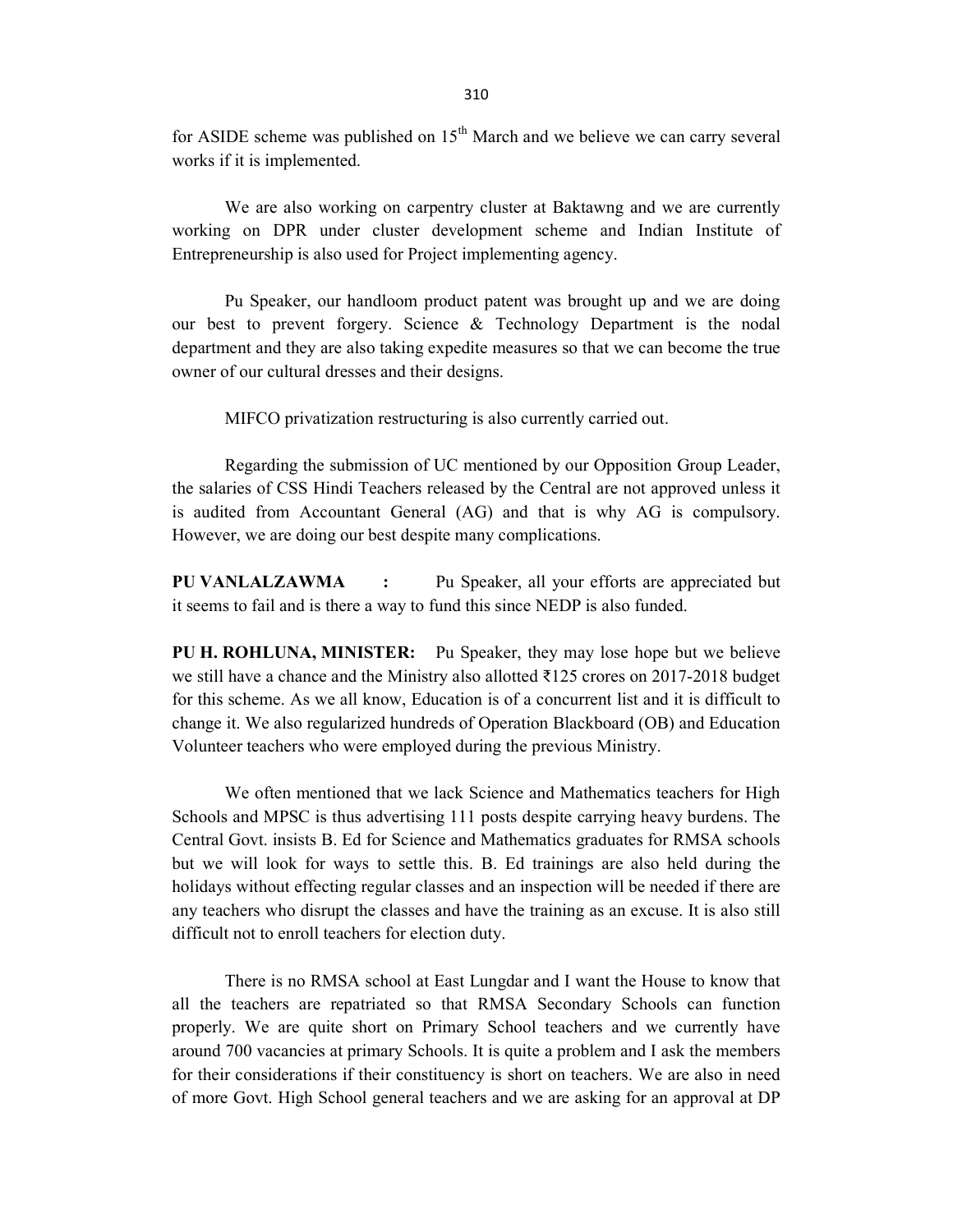311

& AR and Finance Department to recruit 144 general teachers.

 Model schools are commenced from this academic session and it is quite a success; and, we will continue to take measures at several districts.

 Regarding Mid-day meal cooking cost or conversion cost, cook honorarium was released till March and we hope that cooking cost will also be released till March.

 A new Recruitment Rules (RR) for Headmaster promotion is made where it is 50% Limited Departmental Exam and 50% Seniority. We are also taking measures to fill the empty posts of Govt. High School Headmaster according to the new RR. Sainik School has 50-60 seats and the Govt. also plan a scholarship for the students.

 Thus, Pu Speaker, I beg leave of the House to pass my Demand Nos. 20 and 40 with the total amount of ₹11,20,35,60,000.

SPEAKER : The Hon. Minster has begged the House to pass his demands and all the members in favor say 'Yes' (Members: Yes) The House has unanimously passed the demands.

PU H. ROHLUNA, MINISTER: Thank you, Pu Speaker.

SPEAKER : I request Pu B.D. Chakma to have a conclusion and beg the House to pass his Demands.

PU B.D. CHAKMA, MINISTER: Thank you, Pu Speaker. Fisheries and Sericulture Department are small departments and the allotted fund is quite less. There is not much to react on Sericulture Department and the reactions from the members are well appreciated.

 I would like to mention that Sericulture Department is taking measures to improve our textile quality and we are currently constructing 3 centers i.e. at South Sabual, Sericulture Complex and Kolasib under North-East regional Textile Promotion Scheme (NERTPS).

 Muga Silk rearing has just started and the project under IMSDP under NERTPS project was launched on  $2<sup>nd</sup>$  Dec, 2016. We are only on the budding stage and we are taking measures though the productions are a bit low. Under the project of Muga, there is a provision of training in latest technology on muga silk worm. Pu K. Sangthuama mentioned mulberry marketing and the production are in the hands of the department. Pu Speaker, we have opens purchasing counter at every District Sericulture Office as well.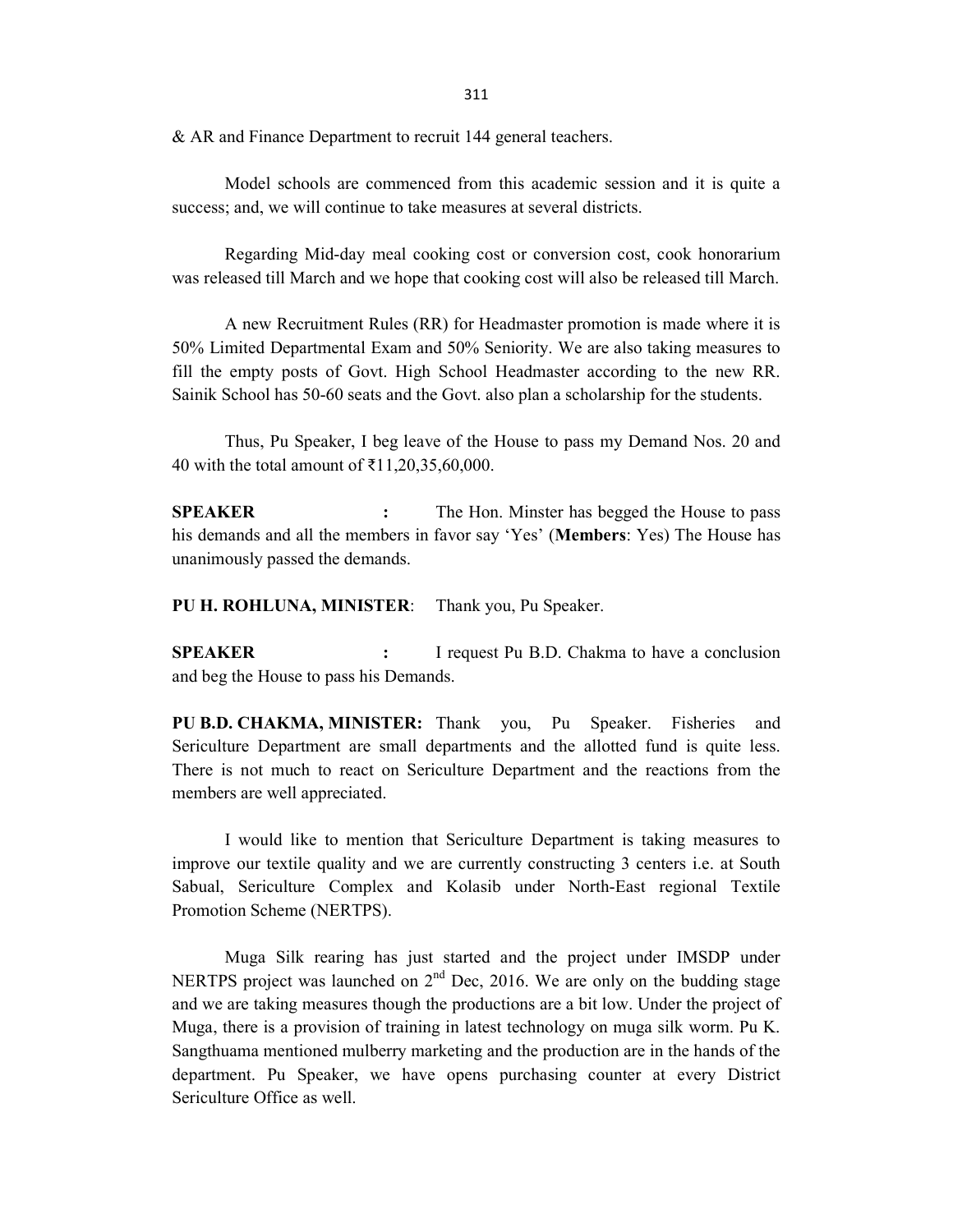Pu T.T. Zothansanga mentioned about IAS officers as Controlling Officers, but as we had mentioned, there are hardly any Mizo IAS and it is difficult to make it happen in this condition.

 In response to Pu Vanlalzawma, our Dy. Speaker had given a clear answer but since this is a political issue, I would like to clarify that I use the title 'Dr' only to the patients and the name 'B.D. Chakma' to the people.

 Sericulture Department is a young department that was established in 1985 as a separate entity and STI (Sericulture Training Institute) at Zemabawk was established only in the year 1996. However, Sericulture is a labor intensive trade and it is for the hardworking laborers and it is also an excellent trade for livelihood.

 Regarding Silk production, the raw silk production was 54.92 metric ton in 2015-2016 and 76.078 metric ton in 2016-2017 and the increase rate is 27.8%. The rearing cocoon production is also 580 metric ton in 2016-2017. The no. of Mizoram seri-farmers in sector-wise is as follows:-

- 1. Families under mulberry-5058
- 2. Families under muga trade-275
- 3. Families under eri-150
- 4. Families under oak tassar-135 TOTAL - 5618 families

 Pu Speaker, Sericulture and Fisheries Department still act as silent achievers and we hardly have a chance to explain in this House. We have 21 recognized serifarms and the current implemented schemes from the Central Govt. are: -

- a) Integrated Sericulture Development Project under NERTPS with project cost of ₹32,49,20,000 is being implemented with headquarters at Lunglei covering Hnahthial and Lunglei Block, having 600 families at 1 acre each with 1.5 lakh each beneficiaries. Out of the project at cost a sum of ₹21,85,00,000 has been released and the project is in full swing. 72.09% have been completed.
- b) Intensive Bivoltive Sericulture Development Project (IBSDP) under NERTPS with a project cost of ₹30,40,61,000 is being implemented at Champhai District covering Khawzawl and Champhai Block, having 1000 Nos. of women beneficiaries with half acre each at ₹1.5 lakh each beneficiaries. Under Champhai District 600 beneficiaries and under Khawzawl District 400 beneficiaries are included under this project.
- c) Muga Silk Development Project (NSDP) under NERTPS with a project cost of ₹13,52,9000 is being implemented covering 300 existing farmers and 200 new beneficiaries under Kolasib during 2016-2017.
- d) Muga Silk Development Project (NSDP) under Green India Mission has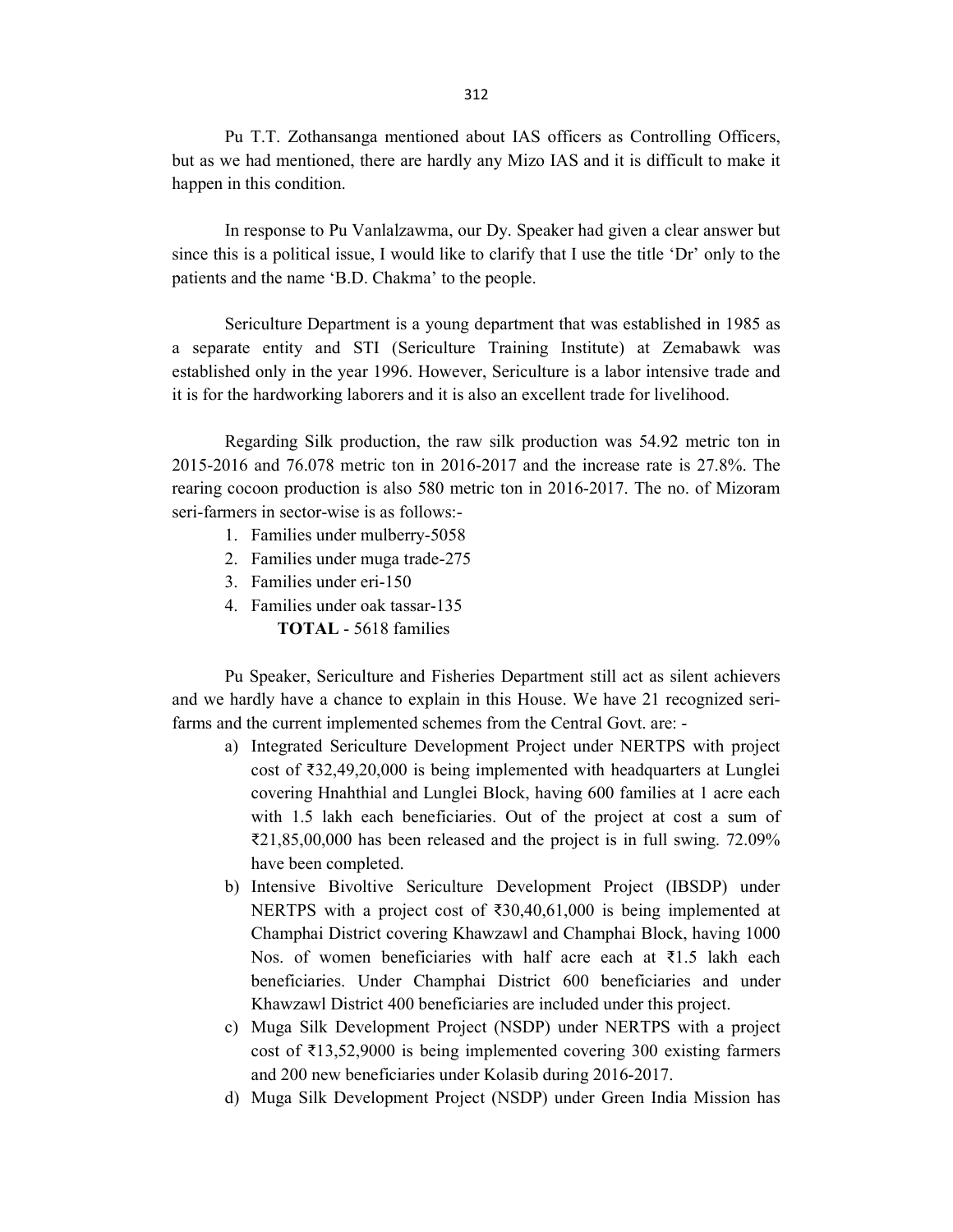been submitted with a project cost of  $\bar{\tau}$ 15,00,0000 to cover 600 farmers. DPR is under process.

 The rates of Sericulture marketing: There is an attractive price for raw silk price as below: -

- 1. Mulberry Silk (Selling Price) ₹3,000 per kg
- 2. Muga raw silk (Selling Price) ₹13,000 per kg
- 3. Eri ₹11,200 per kg
- 4. Oak tasar ₹10,000 per kg (Costly and increase market value)

 The Department is having a purchasing counter in every DSO's office with minimum support price as below:

- 1. Grade 'A' Mulberry ₹250 per kg
- 2. Grade 'B' mulberry ₹200 (approved rate) per kg
- 3. Mulberry Cocoon Grade 'C'- ₹150 per kg (Unreliable is ₹120 per kg)
- 4. Eri per ₹400 per kg

 Regarding Demand No.35, Fisheries Department, there is not much to react and a mild reaction is enough. We often hands rewards to NGOs for Conservation of Fish species with ₹40,000 as the first prize and I would like to thank them for their participations.

 Mizoram is not self-reliant on fish seeds production and so extreme measures are taken by the department and the Central Govt. Fisheries Department is younger than Sericulture Department and it was established in 1993 as a separate directorate. The fish production in 2016-2017 is 7630 metric ton and there are 3409 beneficiaries under NLUP. The per capita consumption in 2016-2017 is 6.69 kg per capita and the production percentage has increased to 9.5% in 2016-2017.

 The contribution made by the department is 1% of total GSDP in Mizoram and we also contribute 14% GSDP under Agriculture. We have 5 departmental fish seed farms located at Lengpui, Tamdil, Zobawk, Ngengpui and Thenzawl. The fish seed farm under Zo-fishfed is at Zawlnuam and Saikhawthlir. There are also 3 recognized private fish seed farms such as: -

- 1. Mizopa Fish Seed Farm Chemphai, Bilkhawthlir
- 2. Zoram Fish Seed Farm Chemphai, Bilkhawthlir
- 3. The location of the other farm is unknown

 The fingerling production target for 2017-2018 is ₹509 lakhs and ₹691 lakh for 2016-2017 and ₹639 lakh for the year 2019-2020. We can exceed fingerlings requirements if we proceed this way. We plan to provide hatchery at Champhai as suggested by Pu T.T Zothansanga.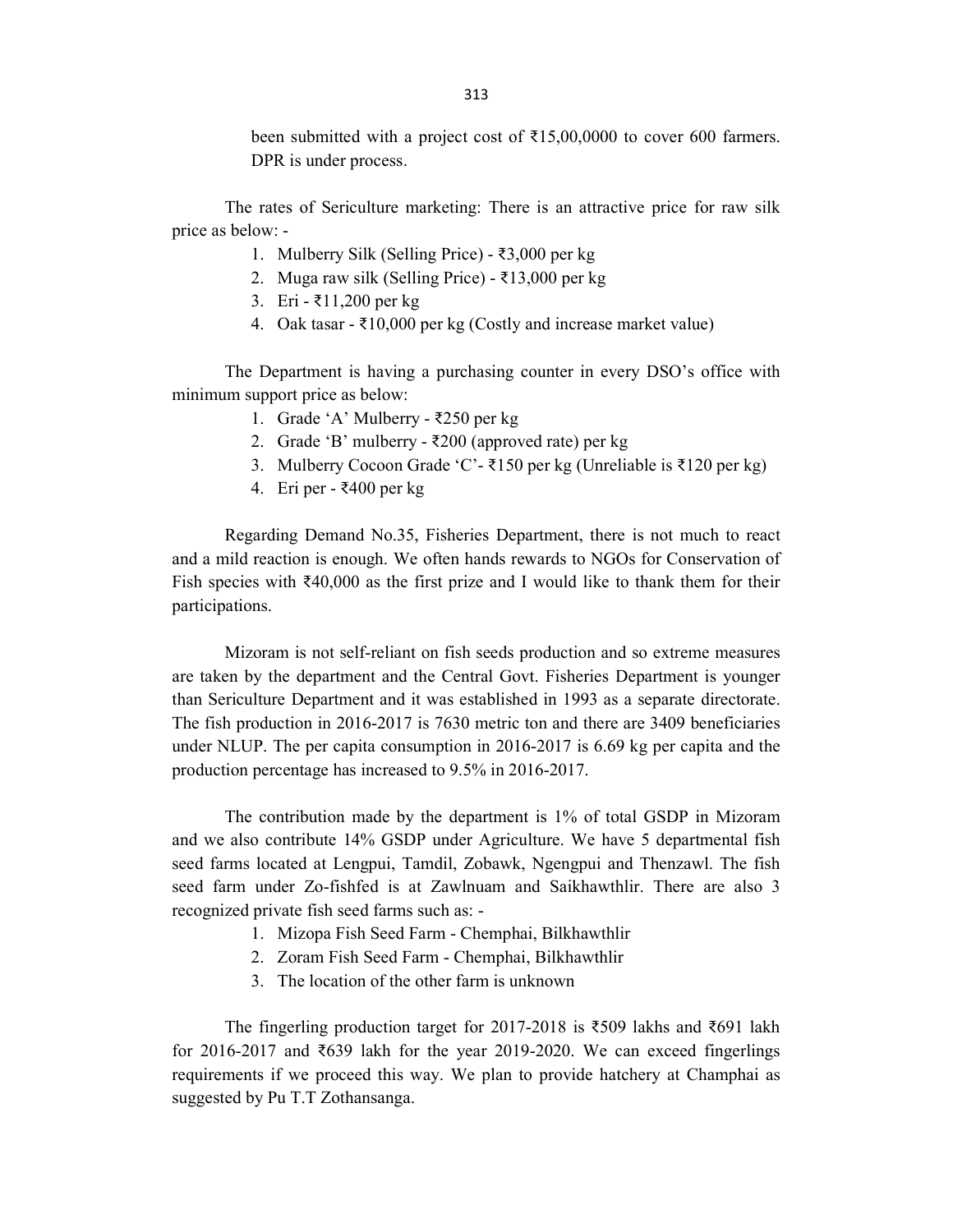Regarding cage culture, Serlui 'B' is more popular with fish rather than electric power and it was started in 2012-2013. We have kept 96 kgs and we are planning to keep 50 more this year as well as 50 at Tuirial Hydel Project.

 Regarding Fisheries Act, we had this Act in 2002 without implementing it for the past 14 years. It was amended during the previous session and we are working on the rules to implement this Act. Regarding Tam Dil and Palak Dil, definition of reservoir and lake are not same. These two water bodies are considered as lake of small size with wet land management whereby sphere management as started by Biosphere conservationist. The water bodies of these places are very small and that is not appropriate and hence commercial fish culture is not possible in these areas. Moreover, Palak Dil is under the purview of MADC. Unless the proposal is placed by MADC, direct action from Fisheries Directorate may not be possible. However, Tam Dil caged four numbers kept only for experimental purpose for keeping the indigenous species of fishes. For culture, minimum depth of water should be 20 ft.

 We have ice plant at Kolasib and Bawngkawn and they are becoming quite old. We will first carry out works at Bawngkawn and then Kolasib with free on gas.

 We have 7 fish mill plants under Directorate of Fisheries and there are some questions on Champhai fish mill plant (PU T.T. ZOTHANSANGA: Pu Speaker, may I have a clarification?) Let me continue. There is a rule for Fish Mill Plant and we cannot place it wherever we like. Empty lands are unavailable and we plan to proceed in PPP mode.

PU T.T. ZOTHANSANGA : Pu Speaker, I believe my brother's fish pond at Champhai would be the largest and he has 2 fish ponds as well. I was not aware of it at first and half of the construction was already completed when I came to know about it. As our Minister had mentioned, the locations are often chose when the Govt. is about to construct buildings and I assume that the department is satisfied with my brother's pond and gave it to him. The condition is also same with all the other 6 fish mill plants. (PU LALRUATKIMA: Pu Speaker, his name is not mentioned and could it be mentioned?) His name will be provided if necessary.

SPEAKER : Let the Minister made his conclusion.

PU B.D. CHAKMA : Pu Speaker, I will continue (..*interruption...*) we often receive many under CSS but many do not know this since it is never discussed in the House. Fisheries budget had decreased this year and it would be appreciated if we are provided enough on Revised Estimate.

FFDA is a popular name which was delinked this year and Groom Revolution